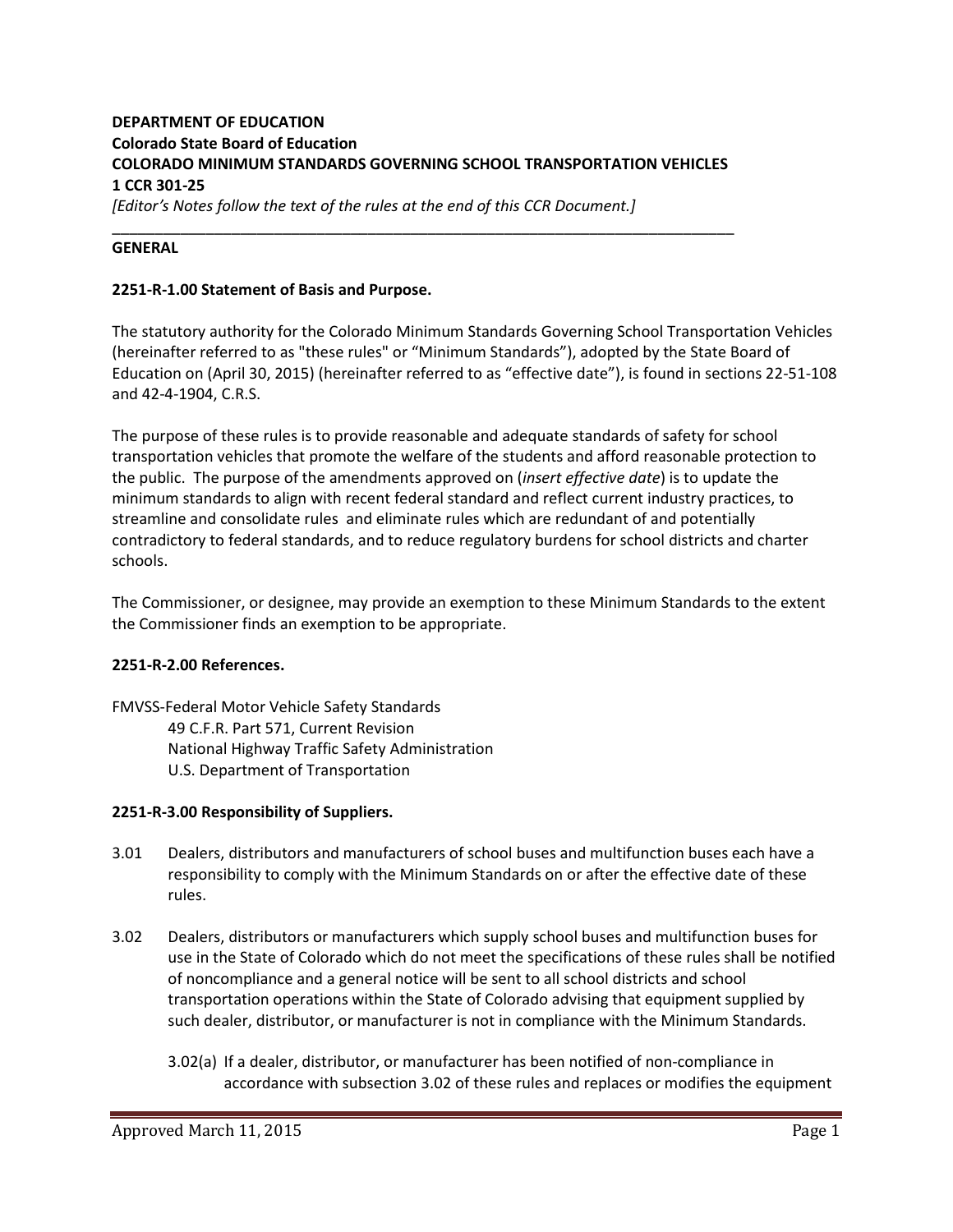to meet the Minimum Standards, a notification of compliance will be issued from the Colorado Department of Education (CDE) within 30 days after proof of compliance.

### **2251-R-4.00 Effective Date.**

- 4.01 Except as indicated in 4.01(a), school transportation vehicles manufactured, per the date listed on the certification plate, on or after the effective date of these rules, for the purpose of transporting Colorado students shall meet or exceed the Minimum Standards.
	- 4.01(a) Under federal law (49 USC 30112(a)), a new over-the-road motor coach (motor coach) bus may not be sold for the purpose of transporting school-age students to and from school or to school related events unless it meets all FMVSS requirements for school buses. Upon passage of a local board of education resolution, a school district may purchase a used over-the-road motor coach (motor coach) bus and/or attain a shortterm rental of a motor coach bus from a contract carrier for the transportation of students to school related events. Such resolution shall specify that consideration was given to the standards of safety to promote the welfare of students, including recommendations of national transportation organizations. In no event shall a motor coach bus be used for the transportation of students to and from school or school to school. A board resolution is not necessary for transporting students on common carriers.
- 4.02 School transportation vehicles currently transporting Colorado students may continue in use.
- 4.03 Only school transportation vehicles that were manufactured, per the date listed on the certification plate, within the previous 20 years, may be purchased, leased, contracted, or otherwise obtained for the purpose of transporting Colorado students. These vehicles must meet Colorado minimum standards that were in effect at the time of manufacture.

# **2251-R-5.00 Definitions.**

- 5.01 School District means a public school district organized pursuant to article 30 of title 22 of Colorado Revised Statutes or a board of cooperative services (BOCES) organized pursuant to article 5 of title 22 of Colorado Revised Statutes.
- 5.02 Local Board of Education means the board of education of a school district or the governing board of a BOCES.
- 5.03 Charter school means a public school organized pursuant to Section 22-30.5-103(2) of the Colorado Revised Statutes.
- 5.04 School Transportation Vehicle means every motor vehicle which is owned by a school district or charter school and operated for the transportation of students to and from school, from school to school, or to school related events or which is privately owned and operated for compensation provided that such transportation service is sponsored and approved by the local board of education or school's governing board.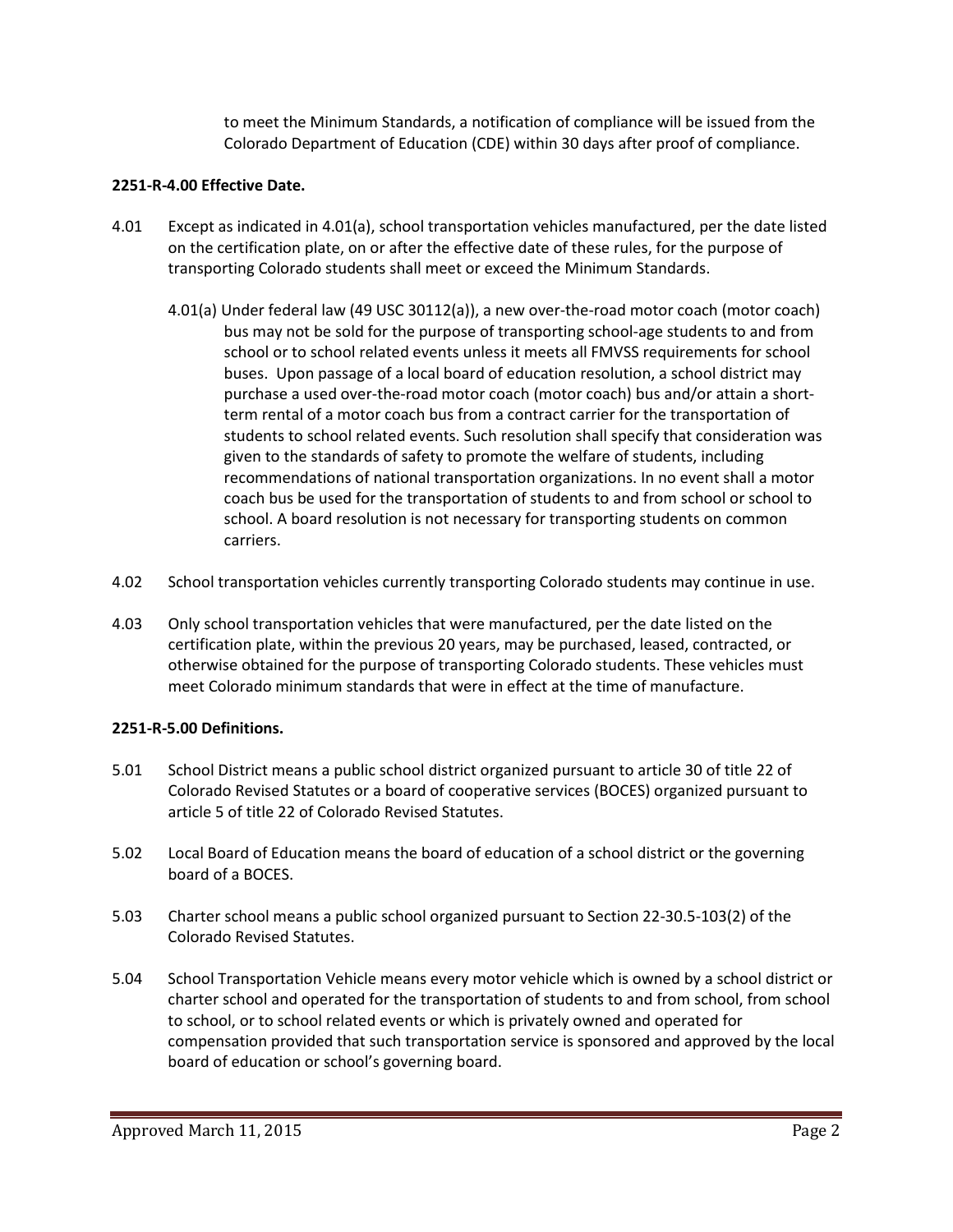- 5.04(a) This does not include informal or intermittent arrangements, such as sharing of actual gasoline expense or participation in a car pool.
- 5.04(b) Exemption: Vehicles that carry students as part of their operation as a common carrier under the jurisdiction of United States Department of Transportation or Public Utilities Commission are not included within the definition of school transportation vehicle.
- 5.05 A School Bus shall be a motor vehicle, built to FMVSS and school bus standards contained herein, designed for transporting students on either to and from school, from school to school, or to school related events.
	- 5.05(a) **TYPE A** --Type "A" school bus is a conversion or body constructed utilizing a cutaway front-section vehicle with a left side driver's door and a gross vehicle weight rating (GVWR) of 21,500 pounds or less.
	- 5.05(b) **TYPE B** --Type "B" school bus is a body constructed and installed upon a stripped chassis. Part of the engine is beneath and/or behind the windshield and beside the driver's seat. The entrance door is behind the front wheels.
	- 5.05(c) **TYPE C** --Type "C" school bus is constructed utilizing a chassis with a hood and fender assembly. This includes the cutaway truck chassis, including cab, with or without a left side driver door, and with a GVWR greater than 21,500 pounds. The entrance door is behind the front wheels.
	- 5.05(d) **TYPE D** --Type "D" school bus is constructed utilizing a stripped chassis, the engine may be behind the windshield and beside the driver's seat; it may be at the rear of the bus, behind the rear wheels. The entrance door is ahead of the front wheels.
- 5.06 Small Vehicle shall be a motor vehicle, which does not meet the requirements of a Type A, B, C or D school bus, designed for general purpose use. A small vehicle shall meet or exceed section 20.05 of these rules. These vehicles may be used to carry students to and from school, from school to school, or to school related events.
	- 5.06(a) Small vehicles shall bear name of school district/service provider plainly visible on each side.
- 5.07 Multifunction bus shall be a motor vehicle, built to federal multifunctional school activity bus standards, designed for transporting students.
	- 5.07(a) Multifunction buses shall also meet the standards contained in the Minimum Standards with the exception of:
		- 5.07(a)(1) Color, as required by section 15.00 of these rules
		- 5.07(a)(2) Lettering "SCHOOL BUS", as required by section 26.01 of these rules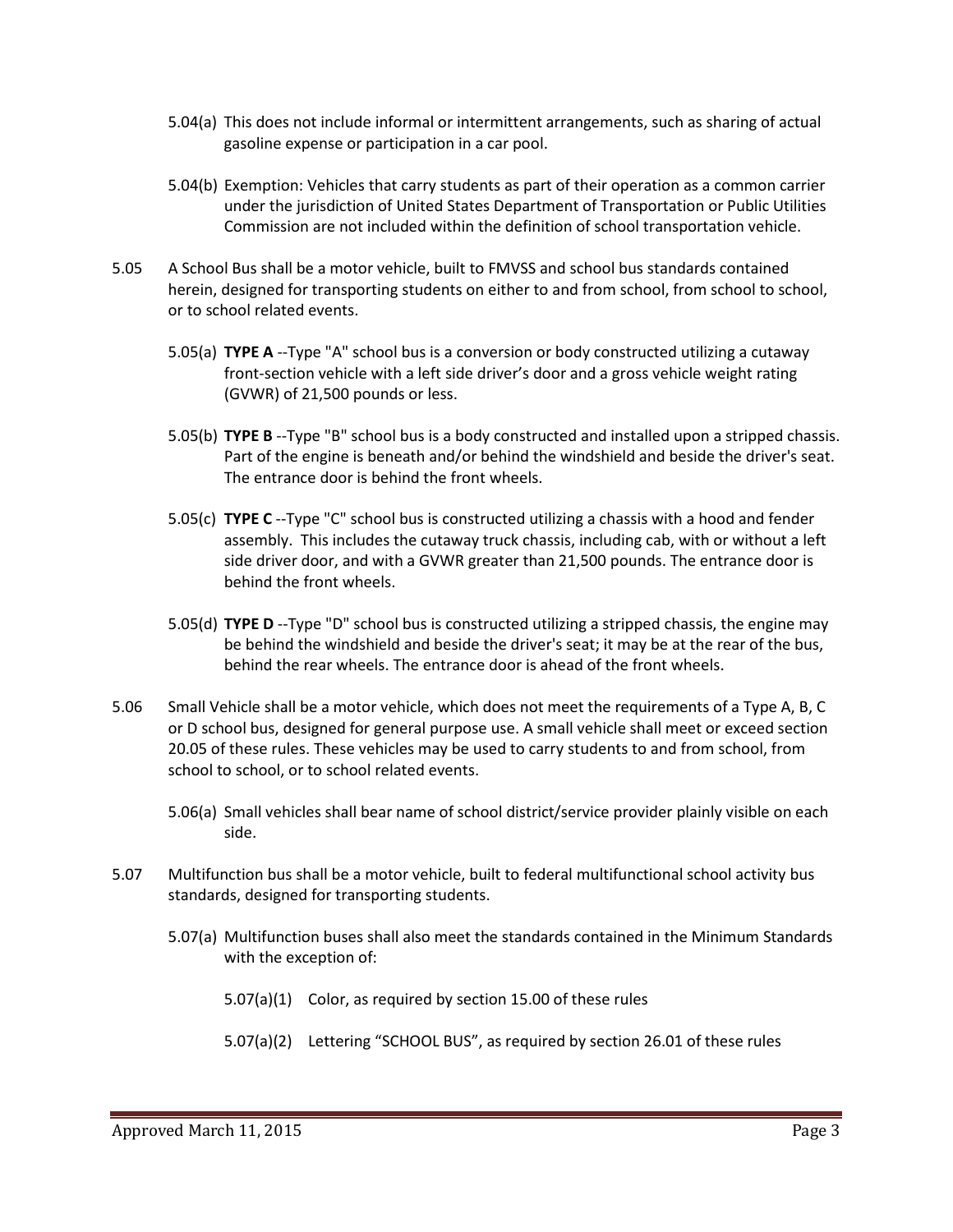- 5.07(a)(3) Lettering "STOP ON FLASHING RED" as required by section 26.06 of these rules
- 5.07(a)(4) Alternately flashing warning signal lamps, as required by section 29.07 of these rules
- 5.07(a)(5) Stop signal arm, as required by section 38.00 of these rules
- 5.07(a)(6) Retro-reflective material color, as required by section 15.02 of these rules.

### **2251-R-6.00 Testing and Certification.**

- 6.01 School bus manufacturers shall provide annual certification to the Colorado Department of Education that their product(s) meet or exceed the Minimum Standards and all applicable FMVSS in effect at the time of manufacture. School bus manufacturers shall record and report to CDE the test results as required by Section 16 - Construction. All school bus bodies that meet applicable FMVSS and are in compliance with the Minimum Standards shall be certified by the school bus manufacturer by the attachment of a plate or decal.
- 6.02 It shall be the school district's/charter school's responsibility to ascertain whether all school buses purchased, leased, or under contract to the school district/charter school meet all specifications of the Minimum Standards. This verification should be obtained at the time of delivery, in addition to the statement of compliance in the purchase bid, contract for or lease agreement.
- 6.03 When selling a school transportation vehicle, it is the school district's/charter school's responsibility to eliminate the school district's/charter schools full name from the vehicle.
- 6.04 Used school bus dealers shall register with the Colorado Department of Education, School Transportation Unit, certifying that only school transportation vehicles meeting or exceeding Colorado Minimum Standards will be sold. There shall be no fee to register.
- 6.05 All school transportation vehicles must meet and continue to meet all applicable FMVSS in effect on the date of manufacture, per the date listed on the certification plate.

### **2251-R-7.00 Bus Delivery Requirements.**

- 7.01 The bus manufacturer shall provide the following materials and information for direct delivery to the customer upon request:
	- 7.01(a) Line set tickets for each individual unit including chassis and body,
	- 7.01(b) A copy of the pre-delivery service performed and verified by a checkout form for each individual unit,
	- 7.01(c) Warranty book and statement of warranty for each individual unit,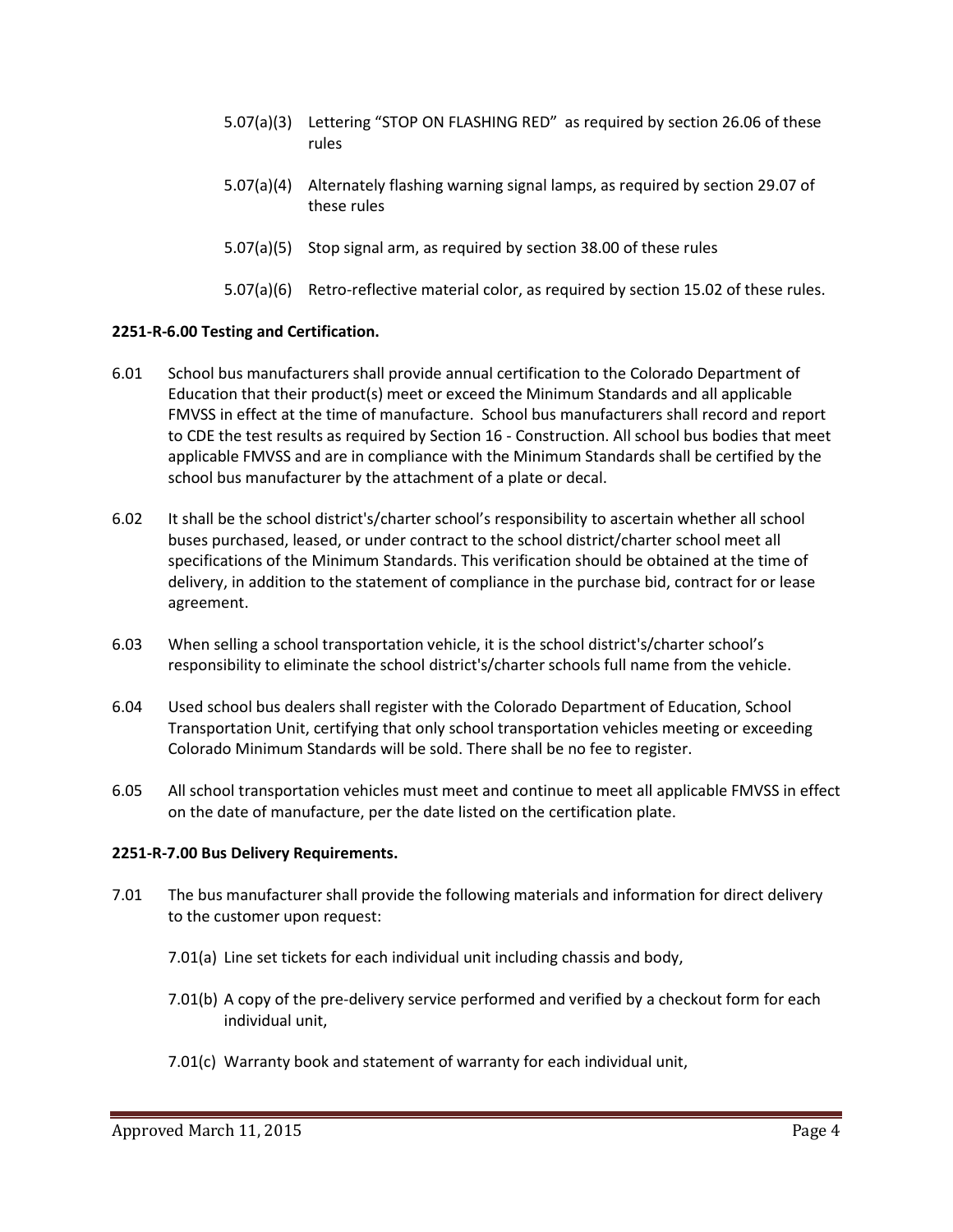- 7.01(d) Service manual (hard copy or electronic copy) for each individual unit or identical units for all major components of the bus (e.g., body, chassis, transmission, etc.), and
- 7.01(e) Parts manual (hard copy or electronic copy) for each individual unit or identical units for all major components of the bus (e.g., body, chassis, transmission, etc.).

### **BUS BODY AND CHASSIS**

#### **2251-R-8.00 Aisle**

- 8.01 Minimum aisle clearance between seats and to all emergency doors shall be 12 inches at seat level.
- 8.02 On forward control (front engine) Type D buses, the aisle passage area shall not be less than 12 inches, measured from floor level up, between engine cover and any other object. Hold down fastening devices used on engine cover shall be designed to prevent hooking or catching on shoes or clothing.

#### **2251-R-9.00 Axles.**

9.01 Rear axle shall be single-speed.

#### **2251-R-10.00 Battery**

- 10.01 On Type B, C and D, a drawer-type pull out tray shall be provided to facilitate servicing or removal of battery(ies) not used for the motive propulsion of the bus. The battery(ies) shall be enclosed by a vented compartment, provided with drain ports, a hold down carrier mounted so as to avoid blocking filler ports and a latching device to prevent accidental opening. Undercoating shall be provided and applied to battery box. Battery tray is to be equipped with a safety device to keep tray from sliding completely out.
- 10.02 On Type A buses equipped with more than one battery, all batteries should be positioned in one location.
- 10.03 Batteries should be equipped with sufficient battery cable to allow the drawer-type pull out tray to fully extend.

### **2251-R-11.00 Brakes.**

11.01 Type C and D buses shall be equipped with full compressed air brake systems. Both air drum brake and air disc break applications are acceptable.

### 11.02 Air brakes:

11.02(a) Compressors: On buses using full compressed air brakes for service, emergency, and parking brakes, the compressor shall be a standard production model with a minimum 12 cubic foot per minute displacement.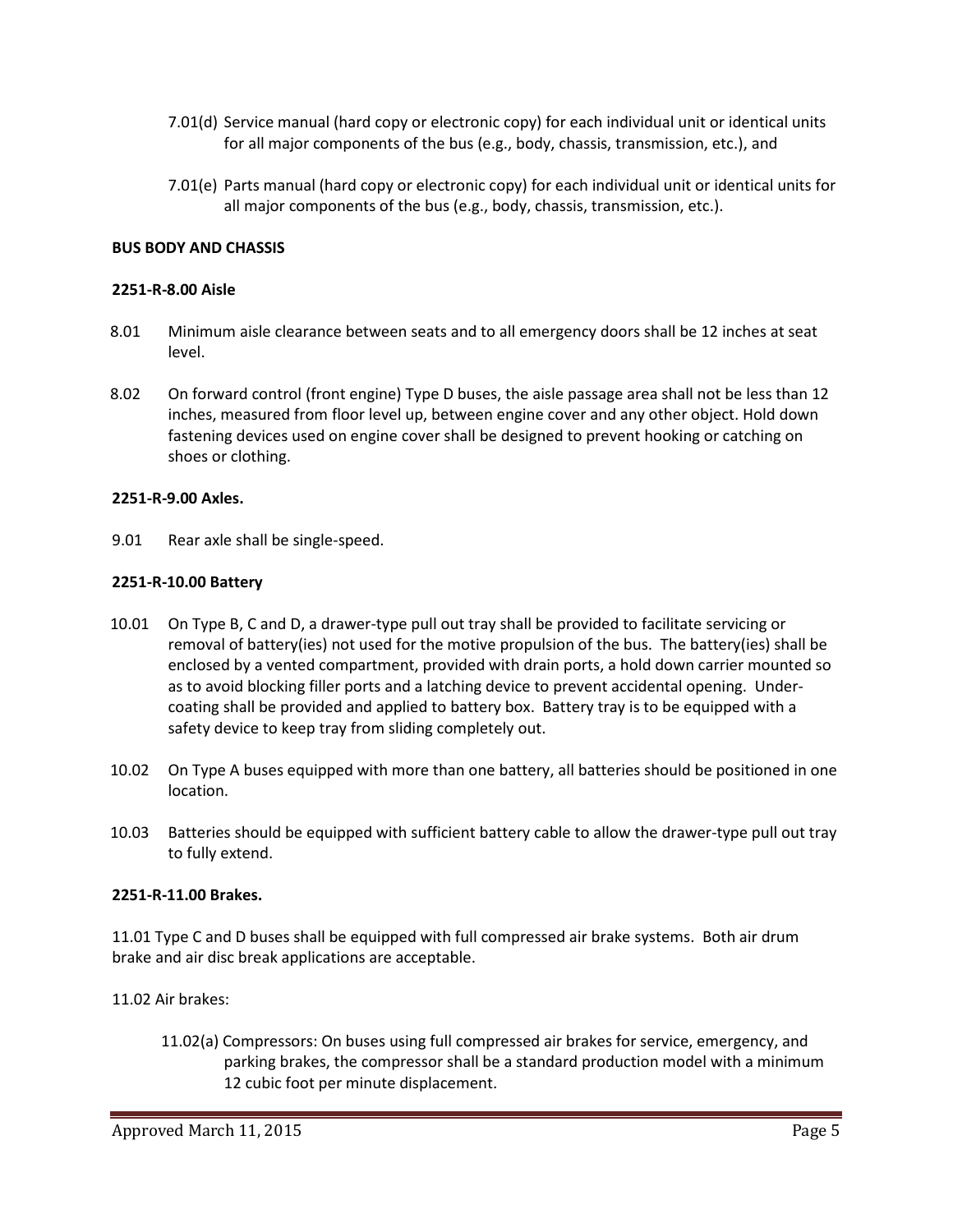- 11.02(b) Moisture ejection valve: An automatic heated, moisture ejection valve or air drying system shall be properly installed. This is made to automatically eject moisture, sludge, and/or foreign matter and maintain clean, dry air lines.
- 11.02(c) Control requirements: Control valve of the parking brake system shall be designed and constructed to conform to the following:

 $11.02(c)(1)$  The parking brake control valve shall be visible to the driver and shall be mounted on the dash panel within 15 inches to the right of the steering column.

### **2251-R-12.00 Bumpers.**

12.01 Front bumper shall:

- 12.01(a) Be at least 3/16 inch thick of pressed steel channel, one piece construction with minimum of eight inch width (high), except Type A buses under 14,500 GWVR.
- 12.01(b) Be of extended design to offer maximum protection of fender lines without permitting snagging or hooking.
- 12.01(c) Be attached to the frame and extend forward of grille, head lamps, fender or hood sections to provide maximum protection.
- 12.01(c) Be of sufficient strength to ensure that the front of the bus may be lifted by means of a bumper type jack without permanent deformation of the bumper.
- 12.02 Rear bumper shall:
	- 12.02(a) Be of pressed steel channel or equivalent material, at least 3/16-inch thick, and shall be a minimum of 8 inches wide (high) on Type A buses, and shall be a minimum of 9  $\frac{1}{2}$ inches wide (high) on Type B, C and D buses.
	- 12.02(b) Be wrapped around back corners of bus and extend forward at least 12 inches from rear-most point of body at floor line.
	- 12.02(c) Be fastened to chassis frame side rails in such a manner as to develop full strength of bumper section from rear or side impact. Bracing materials shall have an impact ratio comparable to that of bumper material and shall be fastened at the ends and radii of the bumper, attached to the side of the frame only, and not to body at any point.
	- 12.02(d) Extend beyond rear-most part of body surface at least one inch, measured at floor lines.
	- 12.02(e) Not allow any spaces, projections, or cut-outs that will permit a hand hold or foot hold.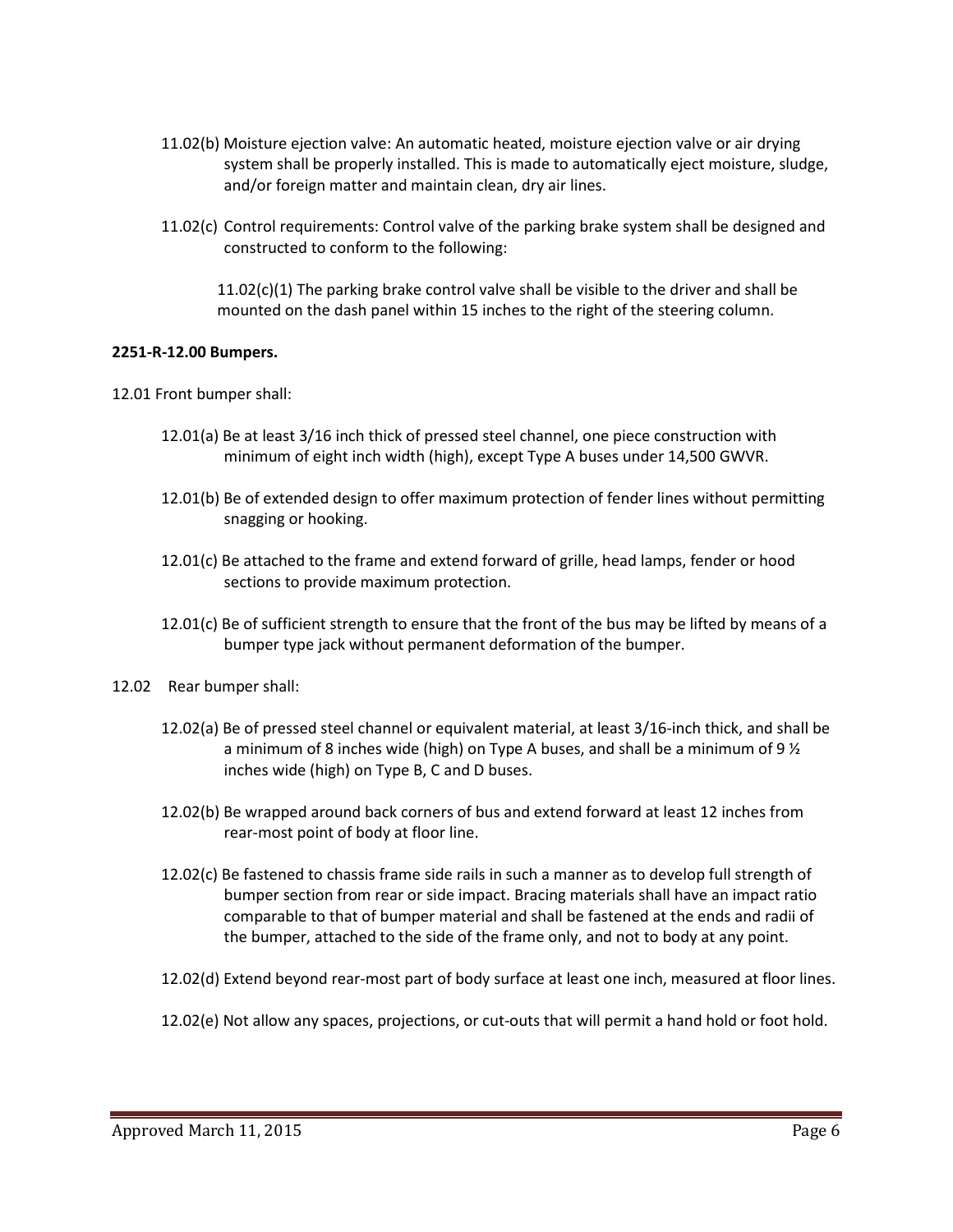- 12.02(f) Have the front ends enclosed by end caps or other protective metal or have the ends rounded or tucked in, and shall be free from sharp edges or projections likely to cause injury or snagging.
- 12.02(g) Have a gasket, rubber or equivalent, installed to close opening between the top of the rear bumper and body metal.
- 12.02(h) Be of sufficient strength to permit being pushed by another vehicle of similar size. The bumper shall be of sufficient strength to ensure that the rear of the bus may be lifted by means of a bumper type jack without permanent deformation of the bumper.

### **2251-R-13.00 Color.**

- 13.01 All exterior metal shall be painted National School Bus Yellow (NSBY) with the exception of:
	- 13.01(a) Lettering and numbering shall be black, white, or yellow for bumper area.
	- 13.01(b) Bumpers and frame shall be black
	- 13.01(c) Rub rails may be black or yellow at purchaser option
	- 13.01(d) Background area for alternating flashing warning lamps shall be black
	- 13.01(e) The roof of the bus may be painted white, not to extend below the drip rails on the sides of the body.
	- 13.01(f) Student window frames, posts and service door frame may be black.
- 13.02 Retro-Reflective material shall be installed on the bus conforming to the requirements of FMVSS 131.
	- 13.02(a) Rear of bus body: strips of between 1 and 2 inch Retro-Reflective NSBY material shall be applied horizontally above the rear windows and above the rear bumper, extending from the rear emergency exit perimeter marking outward to the left and right rear corners of the bus, with vertical strips applied at the corners connecting the horizontal strips.
	- 13.02(b) "School Bus" signs: Shall be marked with Retro-Reflective NSBY material comprising background for lettering of the front and/or rear "school bus" signs.
	- 13.02(c) Sides of bus body: Shall be marked with Retro-Reflective NSBY material at least 1 ¾ inches in width, extending the length of the bus body and located (vertically) as close as practicable to the floor line.

### **2251-R-14.00 Construction.**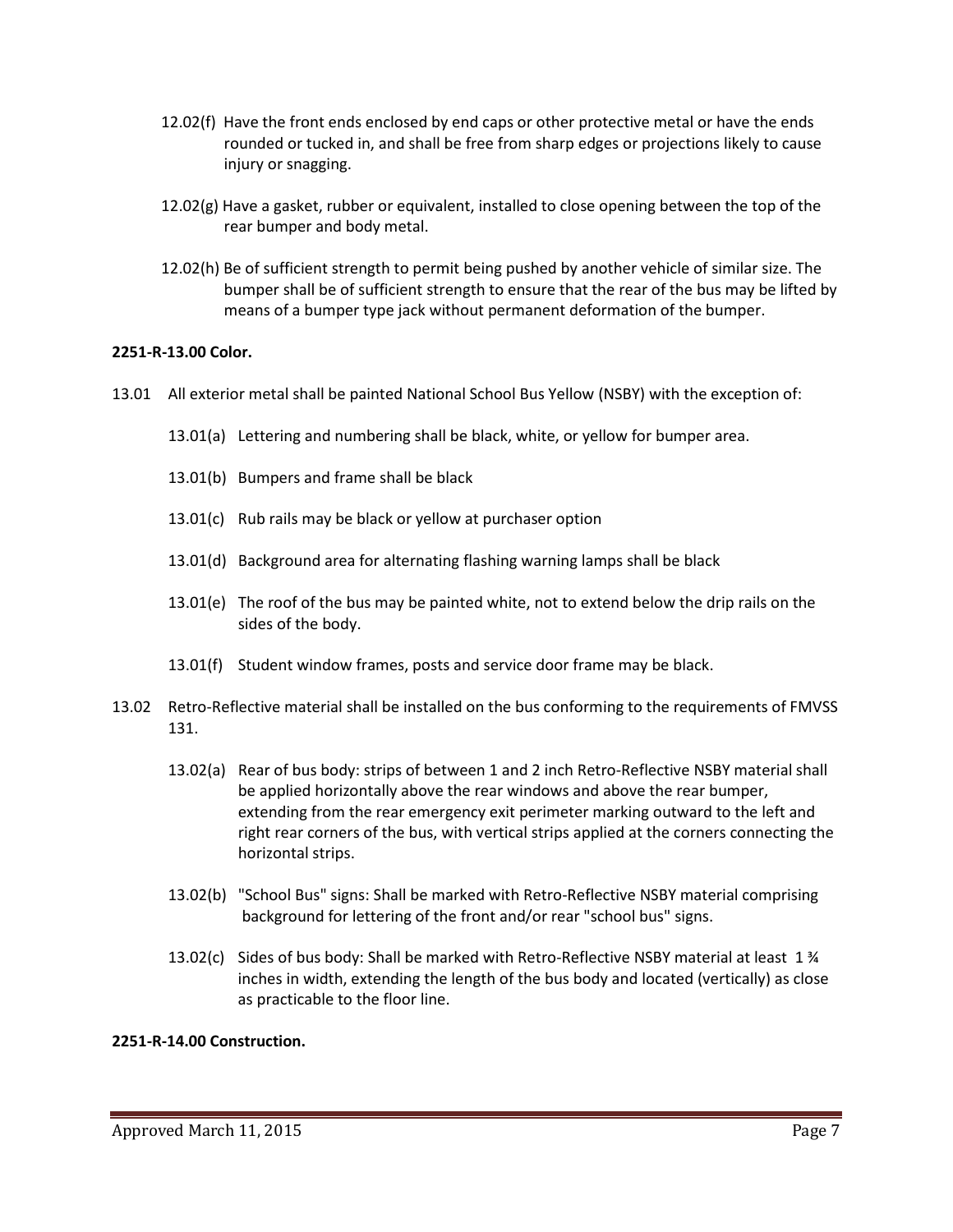- 14.01 All metal surfaces that will be painted shall be (in addition to above requirements) chemically cleaned, etched, zinc-phosphate-coated and zinc-chromate or epoxy primed or conditioned by equivalent process. Particular attention shall be given to lapped surfaces, welded connections of structural members, cut edges, punched or drilled hole areas in sheet metal, closed or box sections, unvented or undrained areas and surfaces subject to abrasion during vehicle operation.
- 14.02 The floor shall be at least 14 gauge mill applied zinc-coated steel sheet and shall be on one plane. There shall be a main floor cross member of at least 10 gauge steel or equivalent extending the full width of the floor plate and permanently attached. There shall be a minimum of two intermediate floor cross members of at least 16 gauge steel equally between the main floor cross members and permanently attached.
	- 14.02(a) Type A buses 14,500 GVWR or less may use other metal or material with strength and corrosion resistance at least equivalent to all-steel construction as certified by the bus body manufacturer.
- 14.03 Subfloor shall be either 5 ply nominal 5/8 inches thick plywood, or a material of equal or greater strength and insulation R value and it will equal or exceed properties of exterior-type softwood plywood C-D grade, as specified in National Bureau of Standards (NBS) Product Standard 1-83. Type A buses, 14,500 GVWR or less, shall have nominal ½ inch thick plywood or equivalent material equal to or exceeding properties listed above.
- 14.04 Ceiling Panels: If the ceiling is constructed to contain lap joints, the forward panel shall be lapped by the rear panel and the exposed edges shall be beaded, hemmed, or flanged or otherwise treated to eliminate sharp edges.
- 14.05 All body components shall be designed and constructed so as to avoid the entrapment of moisture and dust.
- 14.06 All openings between chassis and passenger-carrying compartment made for any reason must be sealed.
- 14.07 On Type B, C, and D buses, the bus body shall meet the test standards of the Kentucky Pole test.
- 14.08 In addition to complying with FMVSS 220 test procedures, the body manufacturers shall record and report the downward vertical movement of the force at 0, 25, 50, 75, and 100% of the maximum force (both loading and unloading). The expected force deflection curve is illustrated schematically in Figure 1a. Low load nonlinearities may indicate joint conformation; high load nonlinearities may indicate yielding structural members.
	- 14.08(a) A second load cycle shall be performed following the procedure given in the first paragraph. The expected force-deflection curve is illustrated schematically in Figure 1b. Any hysteresis following the initial shakedown will be revealed by this second cycle.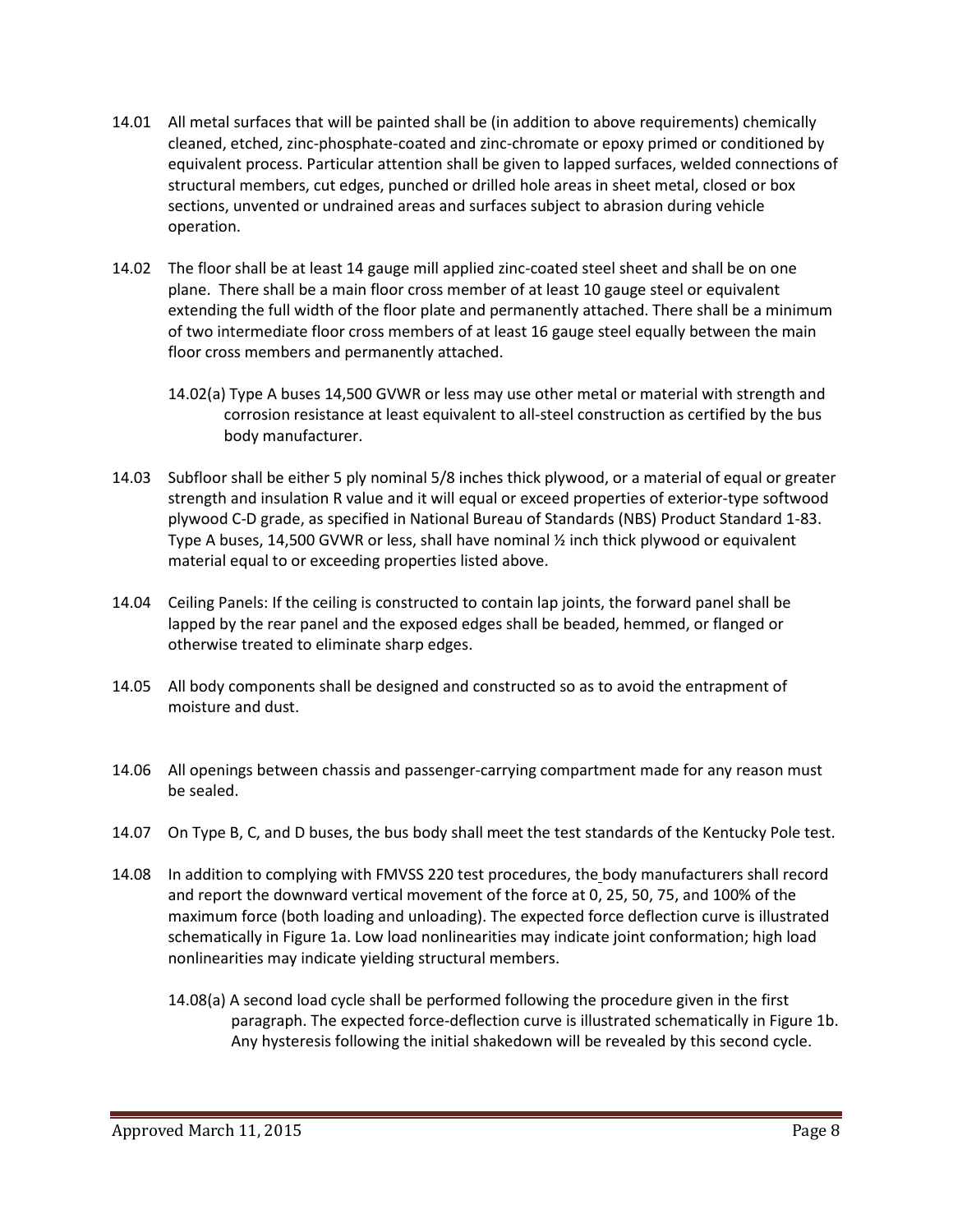

- 14.09 A diagonal (racking) load test shall be performed on Type A, B, C and D school buses to assure adequate shear stiffness and strength of the bus body. Details of the test are provided below. A two cycle loading sequence shall be conducted following the procedure described in Section 14.08.
	- 14.09(a) Requirements: When a force equal to 1  $\frac{1}{2}$  times the GVW is applied to the edge of the roof of the vehicle's body structure through a force application plate as specified in (b), Test Procedures:

14.09(a)(1) The diagonal movement of the force at any point on the application plate shall not exceed 5 1/8 inches; and

14.09(a)(2) Each emergency exit of the vehicle provided in accordance with FMVSS 217 shall be capable of operation as specified in that standard during the full application of the force and after release of the force.

14.09(b) Test Procedures: Each vehicle shall be capable of meeting the requirements of (1) and (2) when tested in accordance with the procedures set forth below.

14.09(b)(1) The vehicle shall be supported on a rigid surface along the lower edge of the frame or along the body sills in the absence of a frame.

14.09(b)(2) The load shall be applied through a force application plate that is flat and rigid. The dimensions of the plate shall be chosen to assure that the plate edges never make contact with the vehicle skin during testing. A typical width is 18 inches. A typical length is 20 inches less than the length of the vehicle's roof measured along its longitudinal centerline.

14.09(b)(3) Place the force application plate in contact with the edge of the vehicle roof. Orient the plate so that its flat, rigid surface is perpendicular to a diagonal line connecting the most distant points on an interior cross section of the vehicle. The rear edge of the plate shall be positioned approximately 20 inches from the rear edge of the vehicle roof. A temporary stand may be used to support the plate until a force is applied.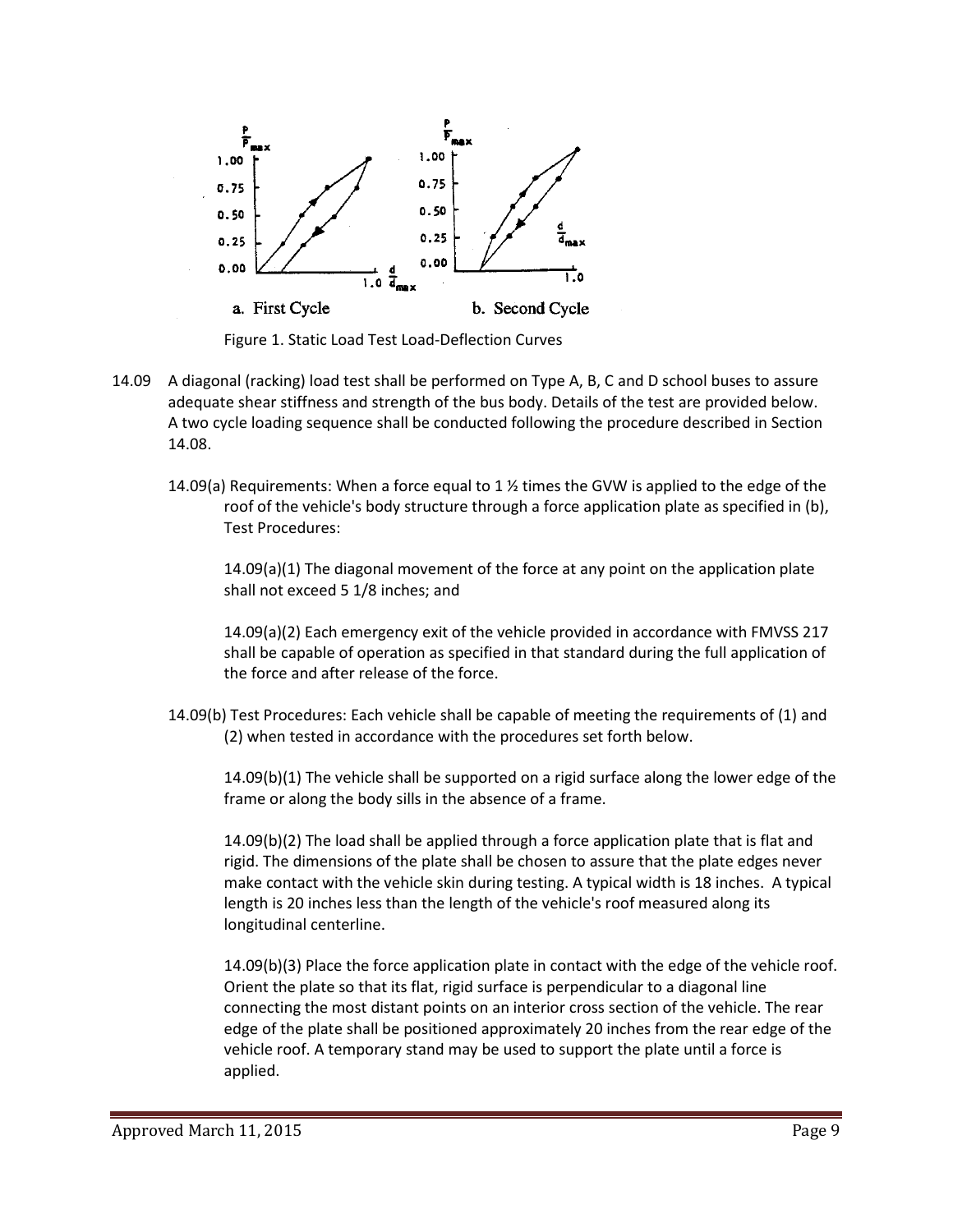14.09(b)(4) Apply an evenly distributed force in a diagonally downward direction through the force application plate at any rate not more than 0.5 inch per second, until a force of 500 pounds has been applied.

14.09(b)(5) Apply additional force in a diagonally downward direction through the force application plate at a rate of not more than 0.5 inch per second until the force specified in (a) has been applied and maintain this application of force.

14.09(b)(6) Measure the diagonal movement of any point on the force application plate which occurred during the application of force in accordance with (5) and open the emergency exits as specified in (a)(2).

14.09(b)(7) Release all diagonal force applied through the force application plate and operate the emergency exits as specified in 14.09(a)(2).

14.09(c) Test Conditions: The following conditions apply to the requirements specified in (3).

14.09(c)(1) Temperature: The ambient temperature is any level between 32 degrees Fahrenheit and 90 degrees Fahrenheit.

14.09(c)(2) Windows and Doors: Vehicle windows, doors and emergency exits are in the fully-closed position and latched but not locked.

14.09(d) An alternative method of testing for the racking load test shall be as follows:

14.09(d)(1) The racking load shall be applied along a line connecting the most distant points on a transverse cross section of the bus interior. It produces a shear distortion of the cross section as shown in figure 2.

A representative method of loading which employs a hydraulic jack to load a two-frame test assembly is illustrated in figure 2.

The maximum jack load for the two-frame assembly is determined by the following formula:

J = 2P J - maximum jack load for two-frame test assembly

P = load/frame

where  $P = DVM$  divided by N

DVW - dynamic vehicle weight

N - total number of bus body frames

and DVW = DF x GVW

DF - dynamic factor, not less than 1.5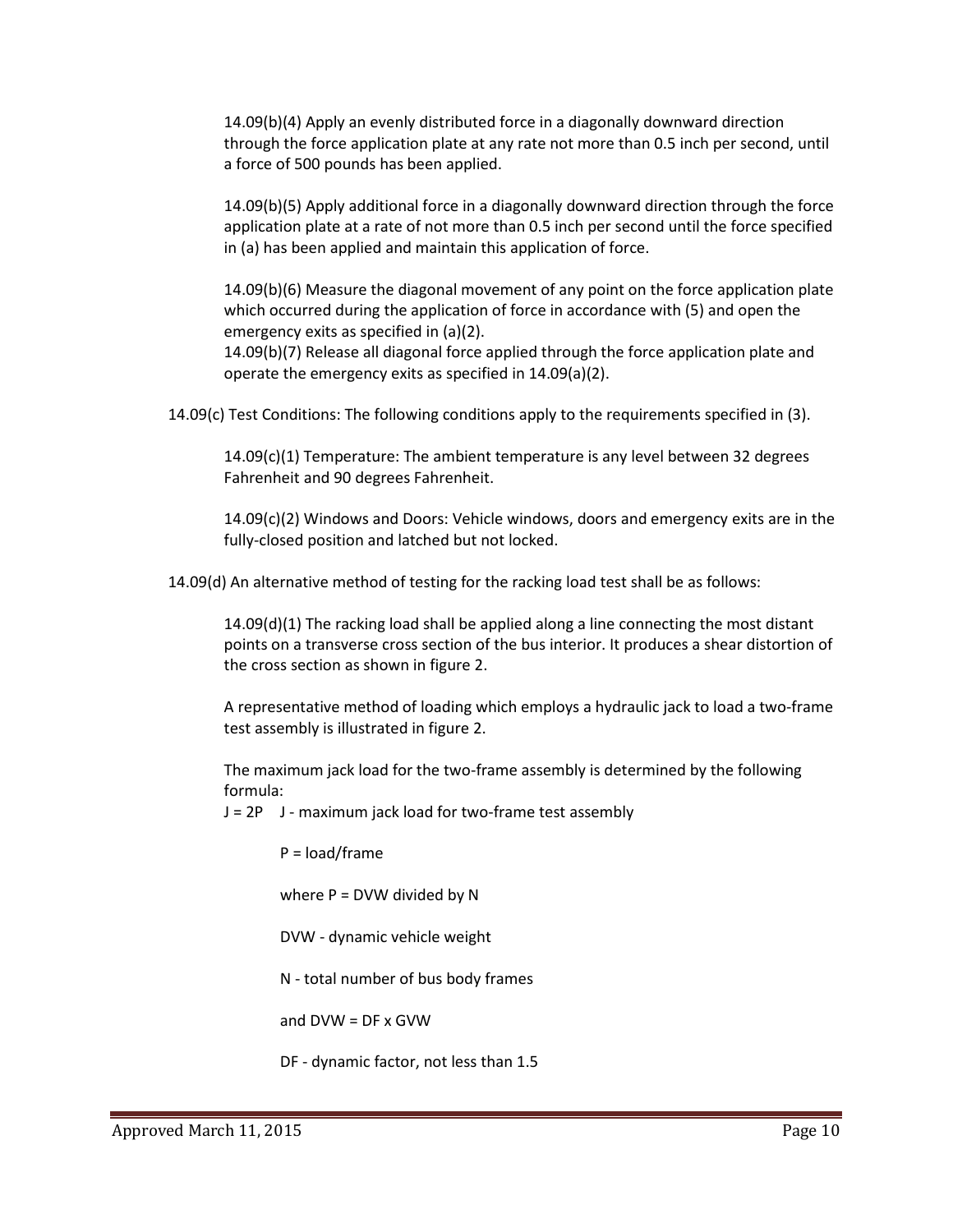GVW - gross vehicle weight

Thus, for a DF = 1.5, a GVW = 22,000 pounds-force (lbf), and  $N = 11$ , the dynamic vehicle weight is DVW = 33,000 lbf, the load/frame is P = 3000 lbf and the maximum jack load is  $J = 6000$  lbf.

14.09(d)(2) When a complete bus body is rack-loaded, the total load DVW must be distributed uniformly along the bus body. One method is to mount a series of hydraulic jacks along the length of the bus interior. Seats may be removed to facilitate jack mounting. The rack load will be considered to be uniformly distributed when the variation in the hydraulic jack readings is less than 10 percent. A maximum load for DVW shall be the sum of all jack readings.



Transverse Cross Section National Side View

Figure 2. Arrangement of Hydraulic Jack for Rack-Loading of Two-Frame Assembly

14.09(d)(2)(A) The test may be performed on a complete bus body or on a representative section composed of at least two complete frames (body posts plus roof bows) and floor. Standard seats may be installed in the test section in a manner identical to that of the full bus body. Fabrication procedures for the test assembly shall be identical to normal bus body production.

14.09(d)(2)(B) A two-cycle loading sequence shall be conducted, with intermediate and final load and deflection readings recorded according to the procedure described.

14.09(d)(2)(C) The maximum deflection in line with the jack (A, maximum) shall not exceed 4 inches.

14.09(d)(3) Manufacturers shall specify which testing method was used and submit appropriate certification information as called for in 6.02.

### **2251-R-15.00 Cooling System.**

15.01 Permanent ethylene-glycol base or environmentally safe equivalent anti-freeze shall be provided to protect the cooling system to -30 degrees Fahrenheit when tested at normal engine temperature.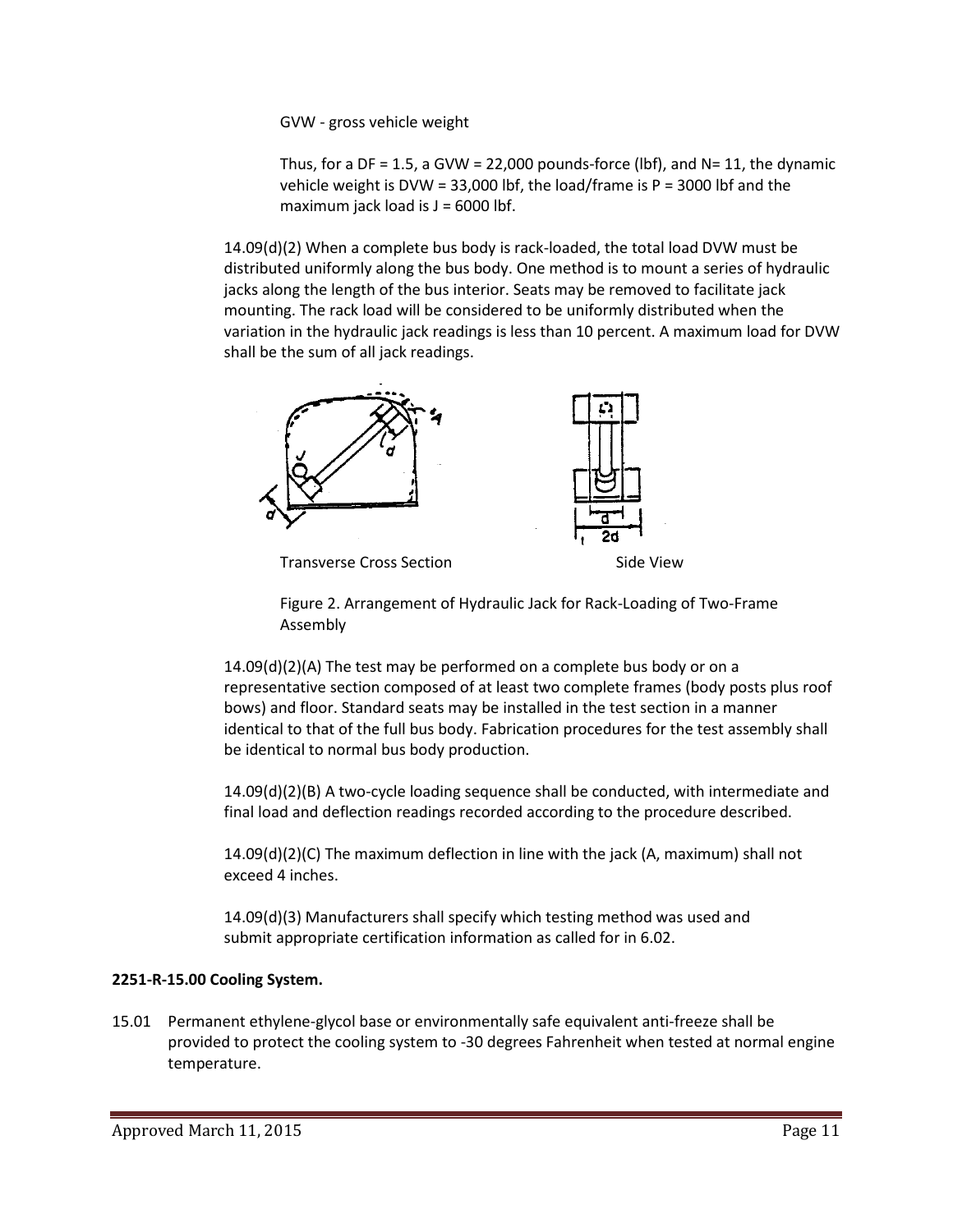15.02 Cooling system shall be equipped with a visual fluid level indicator.

### **2251-R-16.00 Defrosters.**

- 16.01 A defroster system shall be installed of sufficient capacity to keep windshield area, left front side window to rear of driver's vision, and service door glass area free of condensation or ice.
- 16.02 The defrosting system shall conform to the requirements of the Society of Automotive Engineers, Inc. (SAE) J1945.
- 16.03 Adjustable 6 inch auxiliary fans may be installed to complement the defroster system used by the manufacturer. Such fans shall be controlled individually by two-speed switches located on control panel. Fan blades shall be covered with a protective cage.
	- 16.03(a) The fans shall be located so as to not interfere with the driver's horizontal line of sight vision.

### **2251-R-17.00 Doors.**

- 17.01 Service door shall be power or manually operated, under control of the driver, and so designed to afford easy release and prevent accidental opening. When manual lever is used, no parts shall come together so as to shear or crush fingers.
- 17.02 Manual door controls shall not require more than 25 pounds of force to operate at any point throughout the range of operation as tested on a 10% grade both uphill and downhill. Power door controls shall be located within easy access of driver.
- 17.03 Service door shall be located on right side of bus opposite driver and within driver's direct view.
- 17.04 Power operated doors shall be equipped with a separate manual emergency release, readily accessible in the door area, either above the service door, to the side of the service door or on the dash, so that the door may be opened in event of an emergency. The release shall be plainly labeled with instruction for use.
- 17.05 There shall be a head bumper pad installed on the inside at the top of the entrance door. The pad shall be approximately 3 inches wide (high), at least 1 inch thick, and extend across the entire top of the entrance door opening.

### **2251-R-18.00 Drive Shaft.**

18.01 Each drive shaft or section thereof shall be equipped with adequate metal guard(s) to prevent whipping through floor or dropping to ground, if broken.

### **2251-R-19.00 Emergency Exits.**

19.01 All emergency exits shall conform to FMVSS 217.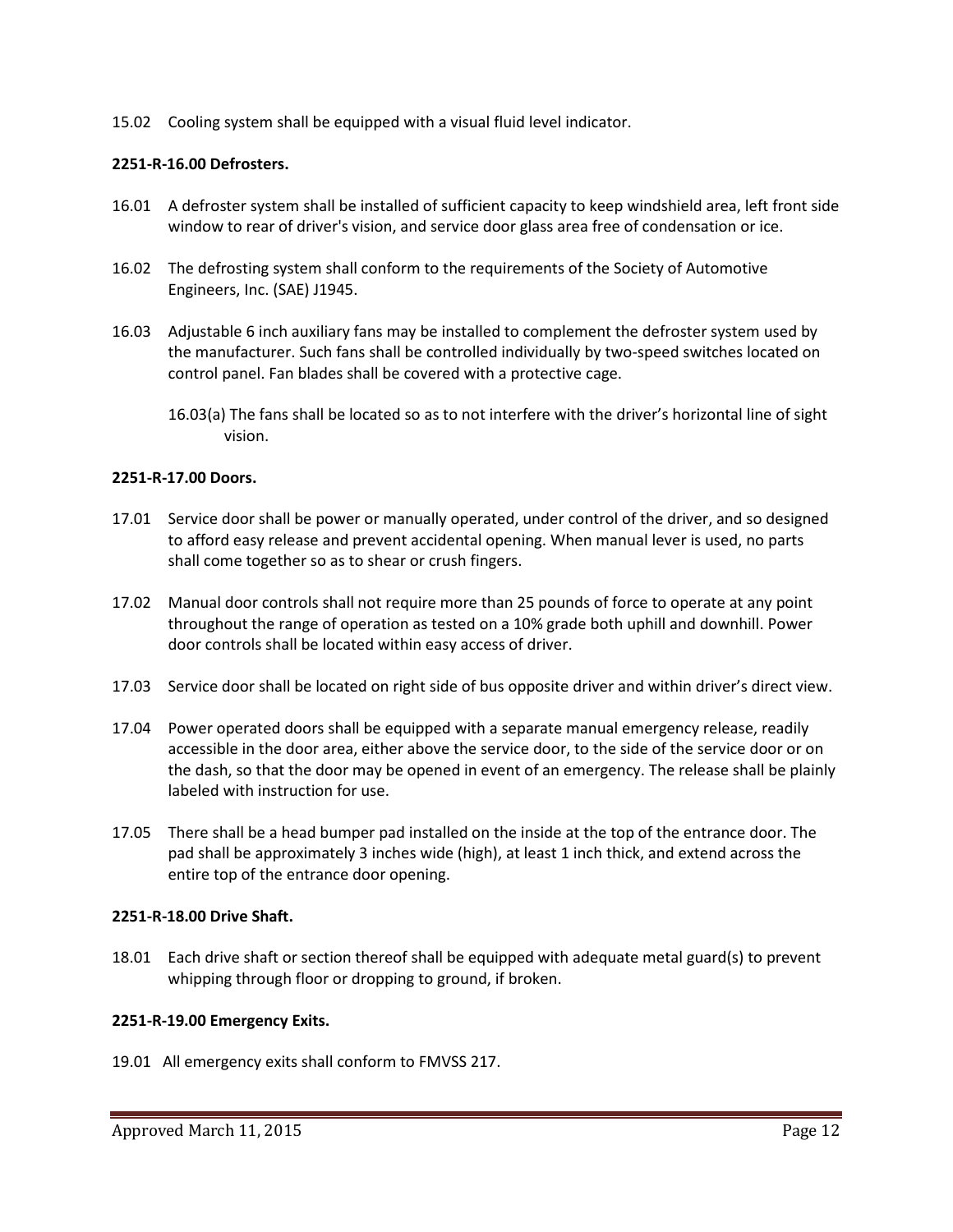19.02 The minimum number of emergency exits is shown in the following table. A district may choose to have more emergency exits installed. Emergency doors may be installed in place of emergency windows.

| <b>BUS CAPACITY</b> | <b>ROOF HATCH</b> | <b>LEFT SIDE</b><br><b>EMERGENCY</b><br><b>WINDOW</b> | <b>RIGHT SIDE</b><br><b>EMERGENCY</b><br><b>WINDOW</b> |
|---------------------|-------------------|-------------------------------------------------------|--------------------------------------------------------|
| $1 - 45$            |                   |                                                       |                                                        |
| $46 - 70$           |                   |                                                       |                                                        |
| 71 - above          |                   |                                                       |                                                        |

### **EMERGENCY EXITS TABLE**

- 19.03 Emergency door:
	- 19.03(a) Emergency door(s) shall be equipped with a 3-point latch mechanism. The inside door handle shall be designed with a guard for protection against accidental release.
	- 19.03(b) Exterior door handle shall be of permanent hitch-proof design and mounted with enough clearance to permit opening without touching door surface.
	- 19.03(c) All emergency door openings shall be completely weather stripped. No obstruction shall be higher than 1/4 inch across the bottom of any emergency door opening.
	- 19.03(d) A head bumper pad shall be installed over the emergency door on the inside of the bus body. The pad shall be approximately 3 inches wide (high), at least 1 inch thick, and extend across the entire top of the emergency door opening. Padding shall be of the same materials as the padding used over the service door.

### **2251-R-20.00 Emergency Equipment.**

- 20.01 The bus shall be equipped with at least one pressurized, 5-pound, dry-chemical fire extinguisher, with a total rating of not less than 2A10BC. The operating mechanism shall be sealed with a type of seal that will not interfere with use of the fire extinguisher.
	- 20.01(a) Fire extinguisher shall be securely mounted in an extinguisher bracket (automotive type) and located in full view of and readily accessible to the driver. A pressure gauge shall be so mounted on the extinguisher as to be easily read without removing the extinguisher from its mounted position.
- 20.02 First Aid Kit: The bus shall carry one first aid kit which shall be securely mounted in full view of the driver or with the location plainly indicated by appropriate markings. Additional kits may be installed. The kit(s) shall be mounted for easy removal.
	- 20.02(a) The kit shall be sealed. The seal verifies the integrity of the contents without opening the kit. The seal shall be designed to allow easy access to the kit's contents.

Contents of the 24 unit First Aid Kit: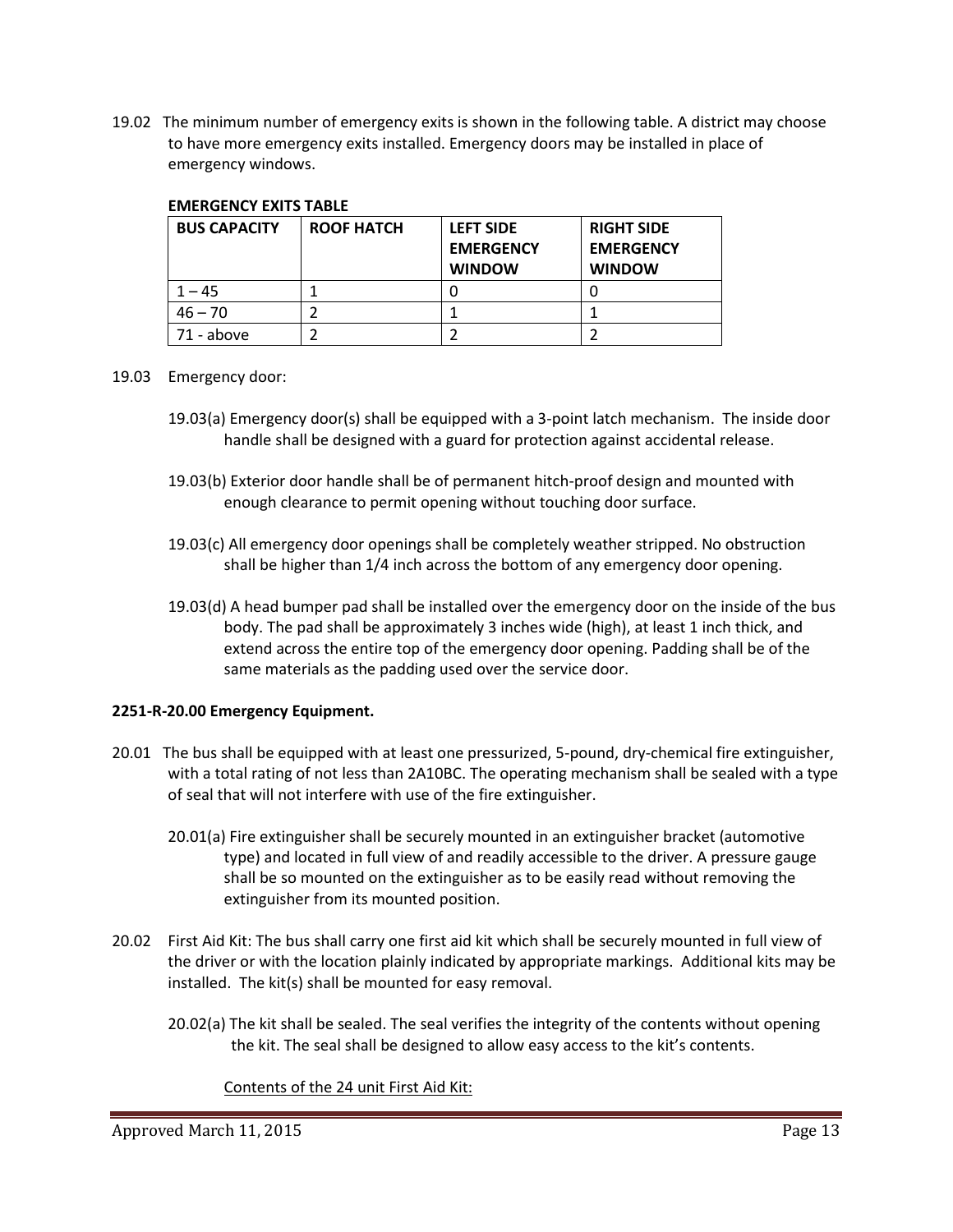| Item                                             | Unit(s) |
|--------------------------------------------------|---------|
| <b>Adhesive Tape</b>                             | 1       |
| 1 inch adhesive bandage                          | 2       |
| 2 inch bandage compress                          | 1       |
| 3 inch bandage compress                          | 1       |
| 4 inch bandage compress                          | 1       |
| 3 inch x 3 inch plain gauze pads                 | 1       |
| Gauze roller bandage 2 inch wide                 | 2       |
| Plain absorbent gauze $-\frac{1}{2}$ square yard | 4       |
| Plain absorbent gauze $-24$ inch x 72 inch       | 3       |
| Triangular bandages                              | 4       |
| Scissors, tweezers                               | 1       |
| Space rescue blanket                             | 1       |
| Non-latex disposable gloves, pair.               | 1       |
| CPR mask or mouth to mouth airway                | 1       |

Moisture and dustproof kit of sufficient capacity to store the required items.

- 20.03 Emergency Reflectors: All buses shall carry three (3) emergency triangle reflectors in compliance with Section 42-4-230, C.R.S. and with FMVSS 125, contained in a securely mounted case easily accessible to the driver or in a location plainly indicated by appropriate markings.
- 20.04 Body fluid cleanup kit: Each school bus shall have one removable body fluid clean-up kit accessible to the driver.

| Contents of the Basic Body Fluid Clean-up Kit: |
|------------------------------------------------|
|------------------------------------------------|

|                                                         | Unit( $s$ )    |
|---------------------------------------------------------|----------------|
| <b>Item</b>                                             |                |
| Antiseptic towelette                                    | 1              |
| Disinfectant towelette                                  | 1              |
| Absorbing powder (capable of 1/2 gallon absorption)     | 1              |
| Non-latex disposable gloves, pair                       | 1              |
| Disposable wiper towels                                 | $\mathfrak{p}$ |
| Disposable scoop bag with closure mechanism and scraper |                |

Moisture and dustproof container of sufficient capacity to store the required items.

- 20.05 Each bus shall be equipped with one durable webbing cutter having a full width handgrip and a protected blade. The cutter shall be mounted in a location accessible to the seated driver.
- 20.06 Small vehicles shall carry the following emergency equipment:

20.06(a) Three (3) emergency triangle reflectors in a securely mounted case,

20.06(b) One 24 unit first aid kit as found in 20.02,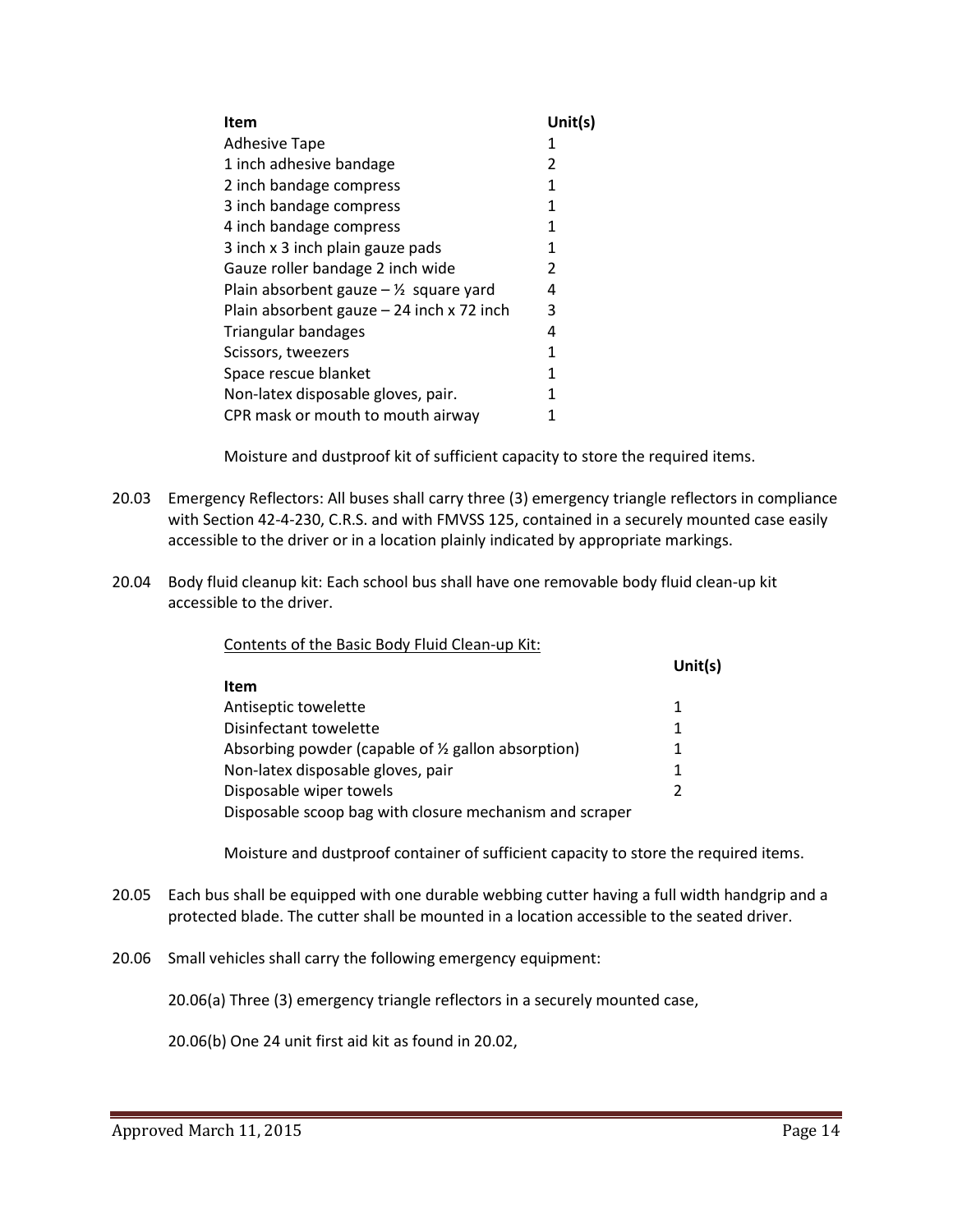- 20.06(c) One securely mounted, 2 ½ pound, dry chemical fire extinguisher with a minimum rating of 1A10BC,
- 20.06(d) One durable webbing cutter having a full width handgrip and a protected blade. The cutter shall be mounted in a location accessible to the seated driver.
- 20.06(e) One basic body fluid clean-up kit as found in 20.04,
- 20.07 Emergency equipment shall be securely mounted. Emergency equipment shall be clearly visible or in a location plainly indicated by appropriate markings.

### **2251-R-21.00 Exhaust System.**

- 21.01 Tailpipe shall not exit the right side of the bus body.
- 21.02 Exhaust system shall be insulated in a manner to prevent any damage to any fuel system component.
- 21.03 There shall be a switch to manually start the diesel particulate filter regeneration process.
- 21.04 The tailpipe shall be flush with but not extend more than one inch beyond the perimeter of the body for side exit or the bumper for rear exit except when not needed by an electric powered bus.
- 21.05 Tailpipe shall not exit beneath any fuel filler location or beneath any emergency door or lift door.

### **2251-R-22.00 Floor Coverings.**

- 22.01 Floor in under seat area, including tops of wheel housings, driver's compartment, and toe board shall be covered with fire-resistant rubber floor covering or equivalent having a minimum overall thickness of .125 inch.
- 22.02 Floor covering in aisle shall be aisle-type, fire-resistant rubber or equivalent, non-skid, wear resistant, and ribbed. Minimum overall thickness shall be .1875 inch measured from tops of ribs.
- 22.03 Floor covering shall be permanently bonded to floor and must not crack when subjected to sudden changes in temperature. Bonding or adhesive material shall be waterproof and shall be of type recommended by manufacturer of floor-covering material. All seams must be sealed with waterproof sealer.
- 22.04 Cove molding shall be used along the side walls and rear corners. All floor seam separations shall be properly bonded or secured.
- 22.05 The entrance step treads, including the edge at floor level, shall be of the same quality as the aisle material. Step treads shall have an integral white or yellow nosing of 1 ½ inch or more or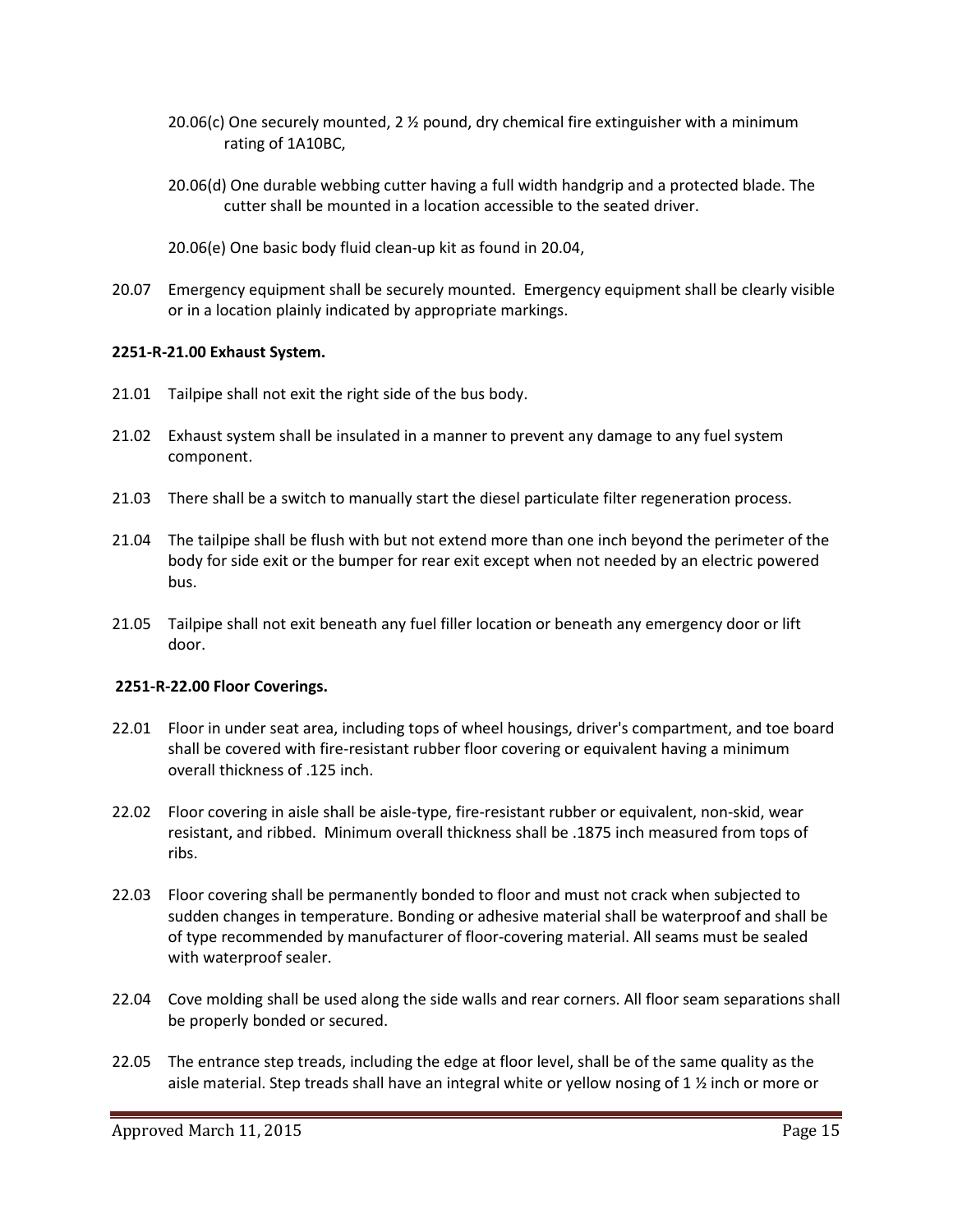use diagonal stripes. Treads shall be permanently bonded to the metal steps and sealed to prevent water from getting underneath the step tread.

22.06 A sealed and insulated plate shall be provided when required to access fuel tank sending unit. The plate shall not be installed under flooring material. Type A buses 14,500 GVWR and under are exempt.

### **2251-R-23.00 Frame.**

- 23.01 No holes shall be permitted in the chassis rails except when drilled at the manufacturing plant or authorized by the manufacturer.
- 23.02 Welding to frame side rails necessary by design to strengthen, modify or alter basic vehicle configuration shall be authorized and documented by the manufacturer.

#### **2251-R-24.00 Fuel System.**

- 24.01 All fuel tank specifications shall conform to FMVSS 301, FMVSS 303, FMVSS 305, National Fire Protection Association code 52, and/or National Fire Protection Association code 58, as applicable.
- 24.02 Engine supply line shall not be mounted below fuel tank.
- 24.03 The fuel fill cap opening in the body skirt shall be equipped with a hinged cover held closed by a spring or other conveniently operated device except when not needed by an electric powered bus. Type A buses under 14,500 GVWR are exempt.

#### **2251-R- 25.00 Heating System.**

- 25.01 All school buses shall be equipped with two or more hot water heaters capable of delivering water to the system at a rate of six gallons per minute using an ambient temperature of 0 degree Fahrenheit to +10 degrees Fahrenheit and maintaining passenger compartment temperature of 50 degrees Fahrenheit. One of the heaters shall be located in the rear half of the bus on or behind the rear wheel axle line.
	- 25.01(a) Lift equipped buses may place the rear heater under the last row of seats or wall mount. The front heater may be wall mounted.
- 25.02 Buses shall be equipped with front heater(s) and integrated defroster system of capacity to provide heat for the front part of the bus (including driver's compartment) and to keep windshield area, service door glass, driver's left glass area and step well clear of moisture, ice and snow.
- 25.03 Heater cores and fans shall be completely encased but designed to permit servicing heater assembly by removing all or part of the case.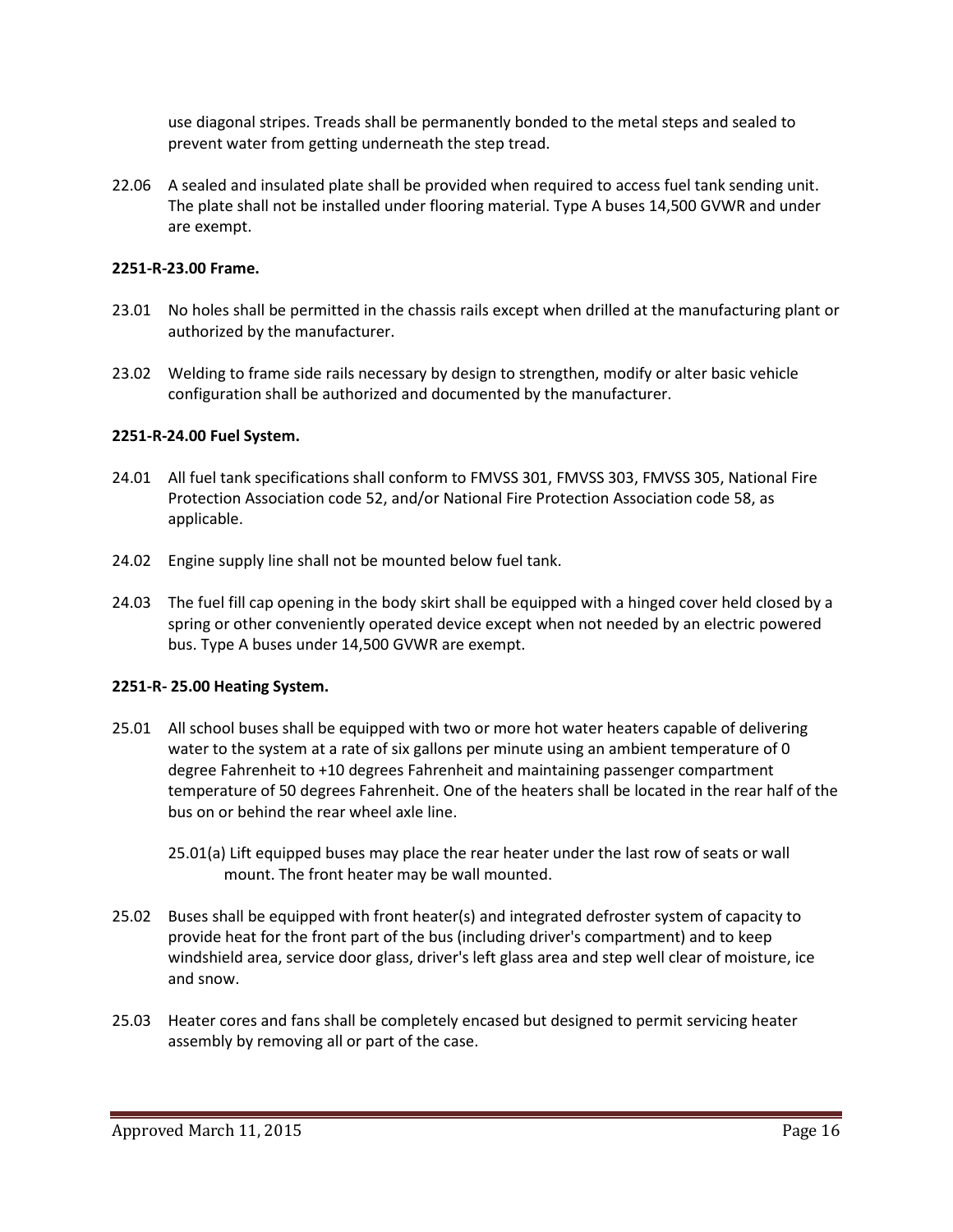- 25.04 Heater hose installation in the engine compartment shall include two shut-off valves shutting off coolant completely when necessary.
	- 25.04(a) One shut-off valve mounted between the water pump outlet and heater hose connection.
	- 25.04(b) One shut-off valve mounted between the motor block and the return heater hose connection.
	- 25.04(c) Heater hoses shall be adequately supported to guard against excessive wear due to vibration. Hoses shall not rub against the chassis, body or other edges.
- 25.05 The body manufacturer shall add the required amount of permanent ethylene glycol base or environmentally safe equivalent anti-freeze after heaters have been connected to protect cooling system of bus to -30 degrees Fahrenheit tested at normal engine temperature.
- 25.06 A heater water flow regulating valve shall be installed for convenient operation by the driver.

### **2251-R-26.00 Identification.**

- 26.01 School buses shall bear words **"SCHOOL BUS"** in black letters at least 8 inches high on both front and rear of body. Lettering shall be placed without impairment of its visibility. All lettering shall conform to Standard Alphabets for Highway Signs, Series B 2000. Lettering shall have a retroreflective NSBY material background (see 15.02B)
- 26.02 School buses shall bear name of school district/service provider on each side of the bus. The lettering must be black, standard, unshaded letters, 5 inches in height. If there is insufficient space due to the length of the name of the school district, terms such as community, consolidated, and district may be abbreviated.
- 26.03 The manufacturer's original rated capacity of the vehicle shall be printed to the left of the entrance door on the lower skirt in 2 inch characters. The word "capacity" may be abbreviated. (Example: Cap. 48)
- 26.04 The numbering of individual buses for identification purposes is permissible.
- 26.05 Lettering and numerals shall be painted or may be pressure sensitive marking of similar performance quality.
- 26.06 **"STOP"** shall be printed on the rear of the bus in letters at least 8 inches high. "**ON FLASHING RED"** shall be printed below "**STOP,"** in letters at least 4 ½ inches high. An LED message panel giving safety messages to alert motorists may be used instead of the above lettering. These letters shall be placed in area(s) visible to the approaching motorist.
- 26.07 The school district logo may be placed above the side window drip line or along the side of the bus, but shall not interfere with any required lettering.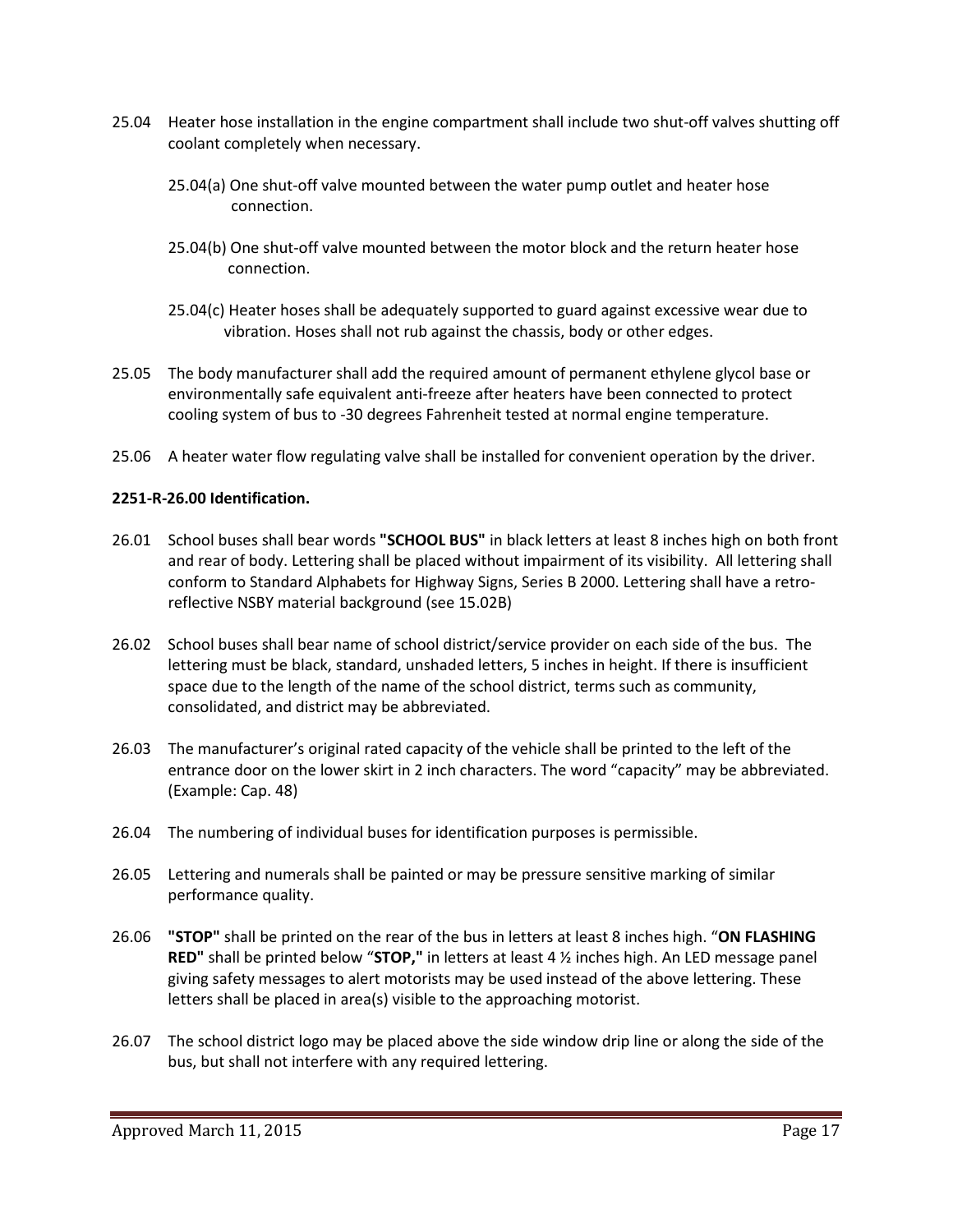- 26.08 Only signs and lettering specifically permitted by state law or regulation, and any marking necessary for safety and identification, shall appear on the outside of the bus.
	- 26.08(a) Advertising, approved by the local board of education or charter school's governing board, may appear only on the side(s) of the bus in the following areas:
		- 26.08(a)(1) The location and securement of the advertising shall have prior written CDE approval.
		- 26.08(a)(2) The signs shall not extend from the body so as to allow a handhold or present a danger to pedestrians.
		- 26.08(a)(3) The signs shall not interfere with the operation of any door, window, required lettering, lamps, reflectors or other device.
		- 26.08(a)(4) The signs shall not be placed on side emergency door(s).
		- 26.08(a)(5) Advertising signs shall not interfere with retro-reflective tape on the side of the bus.
- 26.09 The exterior of the Battery compartment shall be labeled with the word "Battery".
- 26.10 Identification of fuel type shall be located outside and adjacent to the fuel filler opening.

### **2251-R-27.00 Insulation.**

27.01 Bus body shall be fully insulated in the roof including roof bows and all body panels. Insulation 1 inch minimum thickness shall be fiber-glass or equivalent and fire resistant.

### **2251-R-28.00 Interior.**

- 28.01 Inside body height shall be 72 inches or more, measured metal to metal at any point on longitudinal center line from front vertical bow to rear vertical bow. Type A school buses of 14,500 GVWR or less shall have 62 inches or more inside height, measured metal to metal. Neither measurement shall include air conditioning units.
- 28.02 Interior of bus shall be free of all projections likely to cause injury.

### **2251-R-29.00 Lamps and Signals.**

- 29.01 All lamps, signals, reflectors and their installation shall conform to the requirements of the Society of Automotive Engineers, Inc. (SAE) J1945. No lettering, symbols or arrows, except manufacturer's markings, shall be on any lens.
- 29.02 Tail and stop (brake) lamps: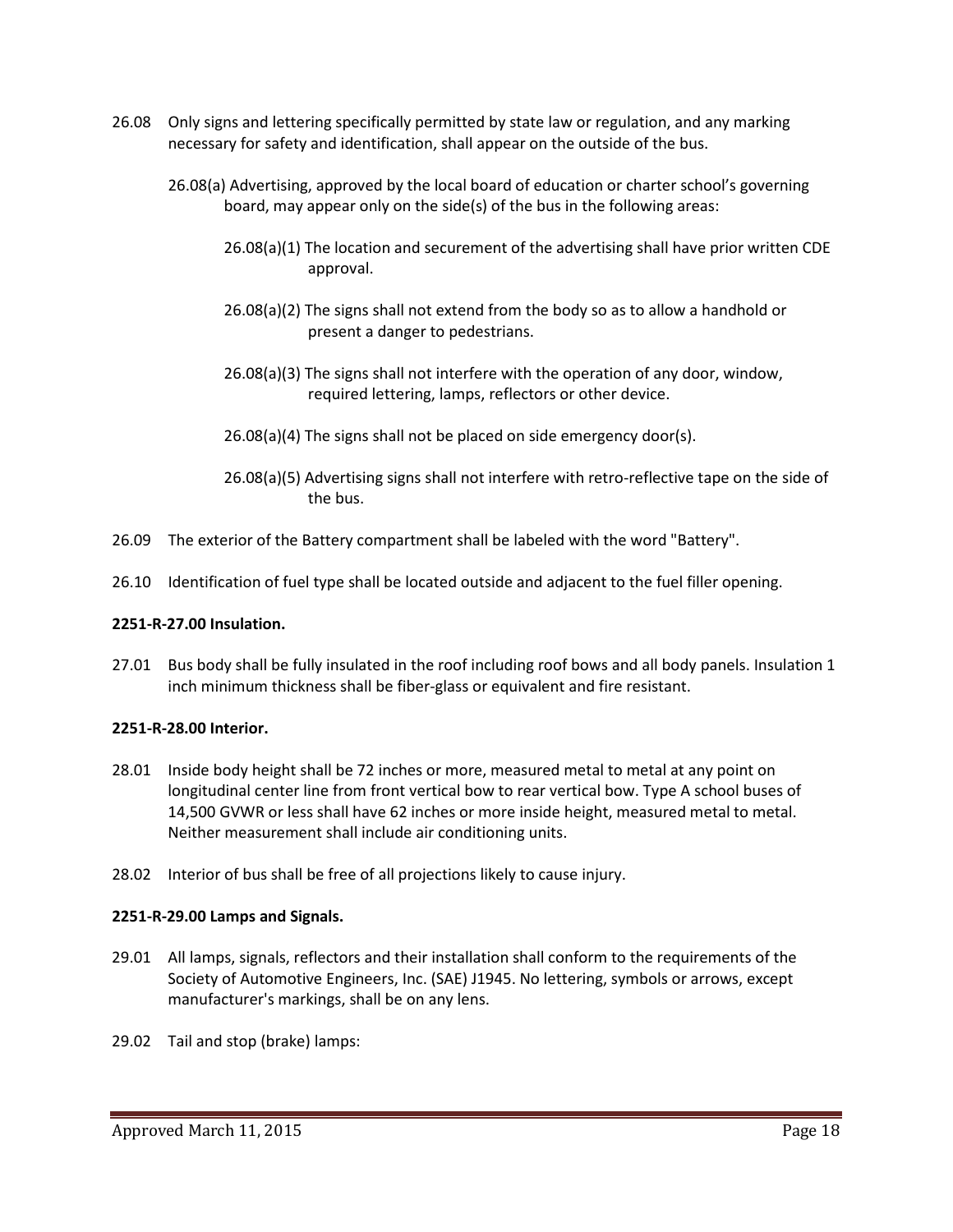- 29.02(a) Bus shall be equipped with four combination red stop/tail lamps. Two combination stop lamps shall have a lens diameter of at least 7 inches or 38.48 square inches. Two combination tail lamps shall have a lens diameter of at least 4 inches or 12 ½ square inches.
- 29.02(b) If the bus is equipped with a retarder, the four stop lamps shall be illuminated when the retarder is activated.
- 29.03 Interior lamps: Interior lamps shall be provided which adequately illuminate aisle. A separate lamp shall be provided in step well.
- 29.04 Back-up lamps: Back-up lamps of minimum diameter 7 inch or 38.48 square inches, or 4 inch LED shall be provided.
- 29.05 Turn signal lamps:
	- 29.05(a) The bus shall be equipped with two amber turn signals in front and two amber turn signals in the rear. Rear turn signals shall be at least 7 inches or a total of 38.48 square inches in diameter.
	- 29.05(b) Type D buses will still be required to be equipped with two amber turn signals in front with a minimum diameter of 7 inches or 38.48 square inches.
	- 29.05(c) On buses over 30 feet, a minimum of one additional turn signal shall be mounted on each side below window and behind the service door axis plane.
- 29.06 School bus alternately flashing warning signal lamps:

Definition: School bus alternately flashing warning signal lamps mounted at the same horizontal level intended to identify vehicle as school bus and to inform other users of highway that such vehicle is stopped or about to stop on roadway to take on or discharge school children.

29.06(a) The amber flashing warning signal lamps shall be energized manually by a switch mounted on the driver control panel. The flashing warning signal lamp system shall be a sequential mode type.

29.06 (b) The flashing warning signal lamp system shall have two pilot or indicator lights; one shall show amber light when the amber signal lamps are flashing and the other shall show red light when the red signal lamps are flashing.

29.06 (c) The areas around the lens of each alternately flashing signal lamp shall be black.

29.06 (d) Visors shall be provided and securely mounted above the dual-lamp flashing warning signals to adequately shade and protect the dual-lamp assemblies from sunlight above but not to obstruct the rear and side effectiveness of the warning lamps. LED warning signal lamps are not required to use visors.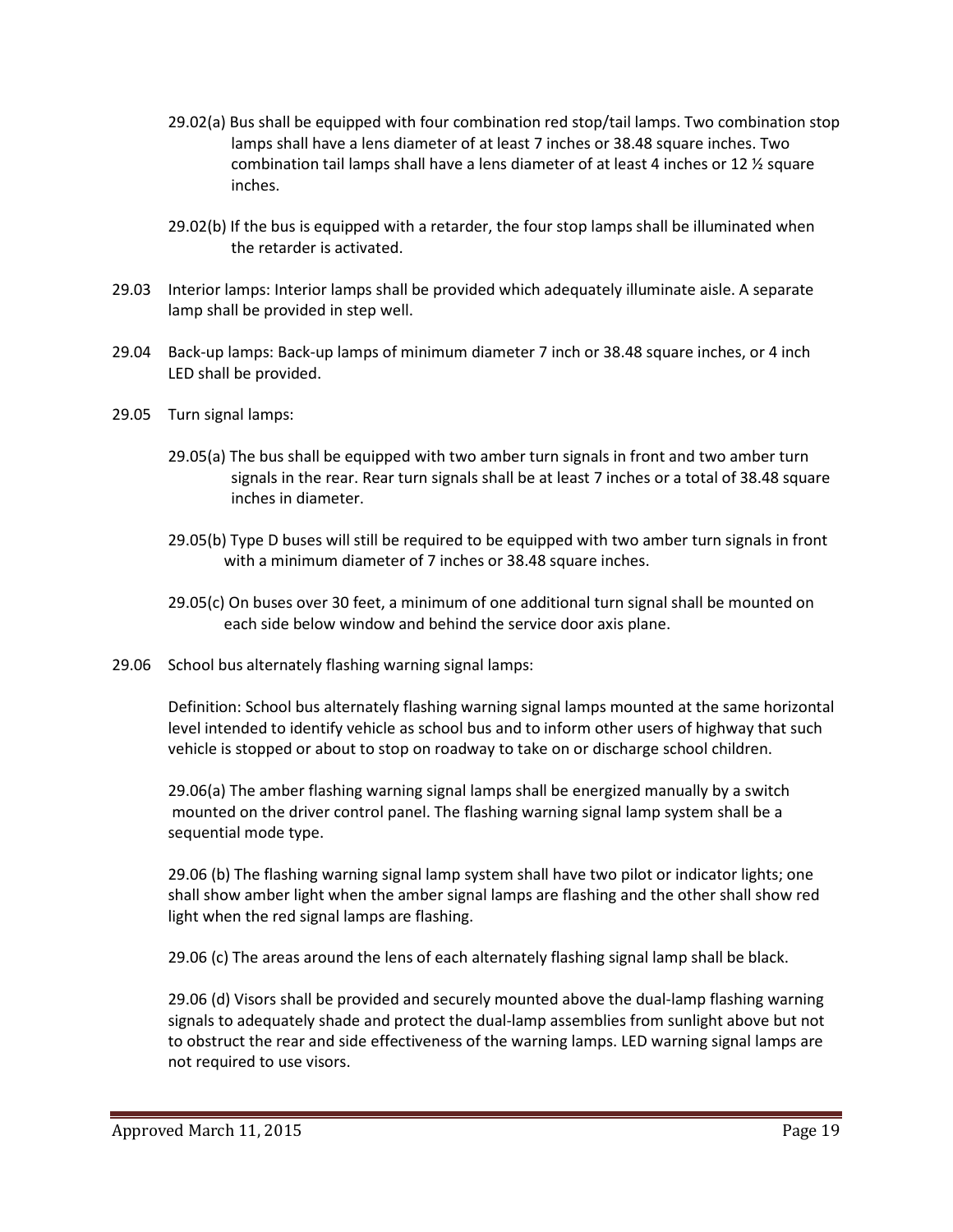- 29.07 Type D rear engine buses shall have two hazard lamps each visible to the rear when the engine door is open. The lamps shall be wired to be illuminated when the main hazard lamp circuit is energized.
- 29.08 A white flashing strobe light may be installed on the roof of a school bus. Amber lens may be used upon approval of local traffic regulatory authority. Light shall have a single clear lens emitting light 360 degrees around its vertical axis and may not extend above the roof more than 8 inches. A manual switch and a pilot light must be included to indicate when light is in operation. Lamp must not be capable of activating emergency traffic control light switches.

### **2251-R-30.00 Mirrors.**

30.00 Exterior mirrors shall meet FMVSS 111.

### **2251-R-31.00 Mounting, Body, and Chassis.**

- 31.01 Insulation material shall be placed at all attachment points between body and chassis frame on all buses, and shall be so attached to the chassis frame or body to prevent movement under severe operating conditions.
- 31.02 Body front shall be attached and sealed to the chassis cowl to prevent entry of moisture and gases.

### **2251-R-32.00 Overall Size.**

- 32.01 Overall length of school buses shall not exceed 40 feet pursuant to Section 42-4-504 C.R.S.
- 32.02 Overall width of the school bus shall not exceed 8 feet, except under the provisions of Section 42-4-502 (5)(a) C.R.S.

### **2251-R-33.00 Retarder (optional, see Section 42-4-1901, C.R.S.)**

- 33.01 Retarder manufacturers shall certify that their product system shall maintain the speed of the bus loaded to maximum GVW at 19.0 miles per hour on a 7 percent grade for 3.6 miles.
- 33.02 School buses equipped with electro-magnetic retarder(s) shall have increased electrical system capacity commensurate with the needs of the retarder system.
- 33.03 Indicator light(s) shall indicate when retarder is in operation.

### **2251-R-34.00 Rub Rails.**

34.01 There shall be one rub rail located on each side of bus at approximately seat level which shall extend from rear side of entrance door completely around bus body (except for emergency and/or access door) to point of curvature near outside cowl on left side.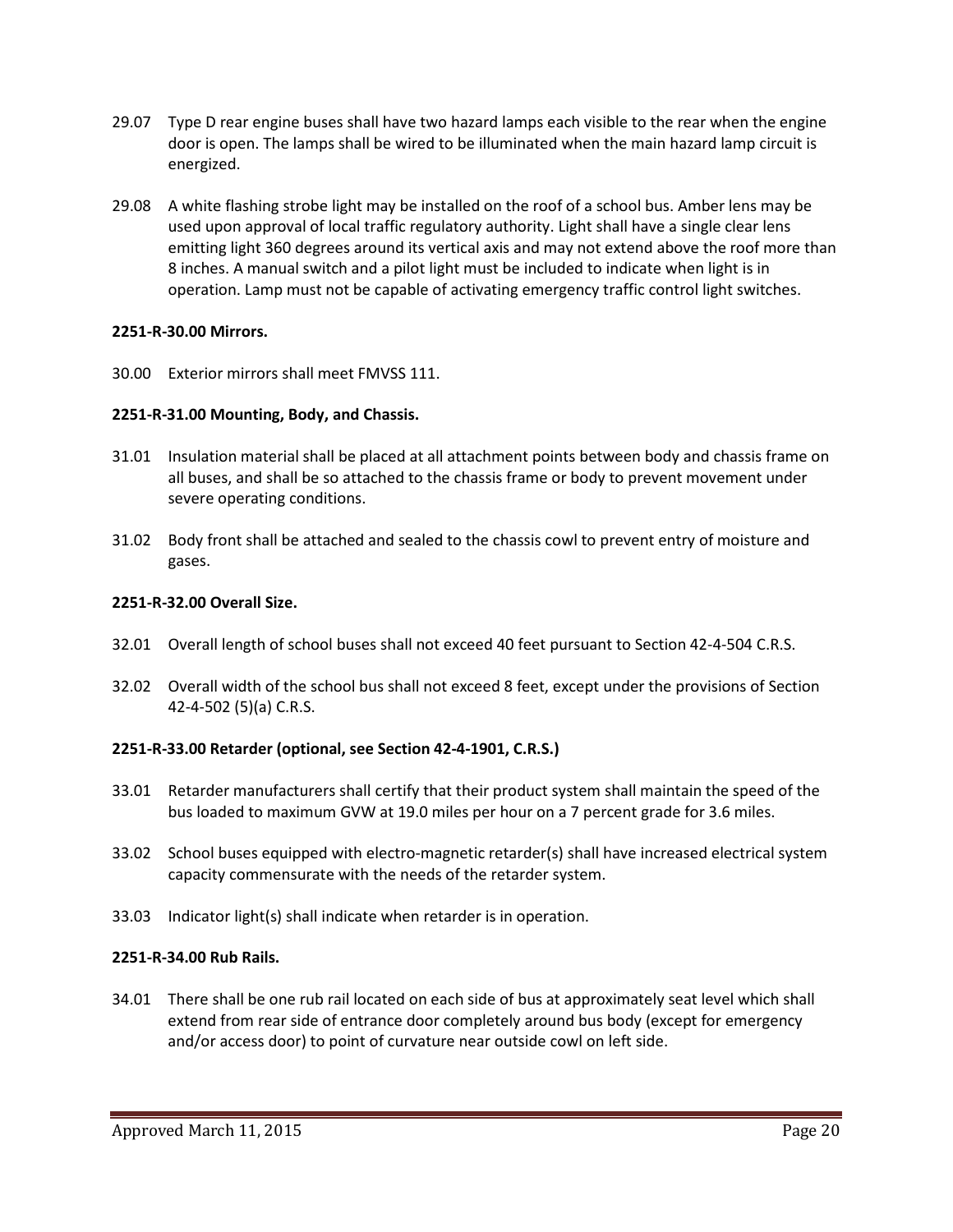- 34.02 There shall be one rub rail located at approximately floor line which shall cover same longitudinal areas as upper rub rail, except at wheel housing, and shall extend at least to radii of right and left rear corners.
- 34.03 There shall be one rub rail located on each side of bus at the bottom of the side skirts, or a side skirt stiffener of equivalent strength.
- 34.04 Rub rails shall be attached at each body post and all other upright structural members.
- 34.05 Rub rails shall be 4 inches or more in width, 16-gauge steel, or equivalent strength, constructed in corrugated or ribbed fashion and shall be self-draining.
- 34.06 Rub rails shall be applied to the outside of the body panels. Pressed-in or snap-on rub rails do not satisfy this requirement.

### **2251-R-35.00 Seats/Restraining Barriers.**

- 35.01 Type A school buses shall be equipped with restraining barriers conforming to FMVSS 222.
- 35.02 No bus shall be equipped with jump seats or portable seats.
- 35.03 Forward-most pupil seat on right side of bus shall be located not to interfere with driver's vision. The seat shall not be farther forward than the barrier behind driver or rear of driver's seat when adjusted to its rear-most position.
- 35.04 Use of a flip seat at any side emergency door location in conformance with FMVSS 222, including required aisle width to side door, is acceptable. Any flip seat shall be free of sharp projections on the underside of the seat bottom. The underside of the flip-up seat bottoms shall be padded or contoured to reduce the possibility of snagged clothing or injury during use. Flip seats shall be constructed to prevent passenger limbs from becoming entrapped between the seat back and the seat cushion when in the upright position. The seat cushion shall be designed to rise to a vertical position automatically when not occupied.
- 35.05 School bus student seats and seat spacing shall meet FMVSS 222.
- 35.06 School bus seat materials shall meet FMVSS 302.

### **2251-R-36.00 Steering Gear Assembly.**

- 36.01 All school bus chassis, in all passenger capacities shall be equipped with heavy-duty, truck-type integral power steering. Power steering components shall be compatible with the GVW rating.
- 36.02 No changes shall be made in steering apparatus that are not authorized in writing by manufacturer.
- 36.03 There shall be a clearance of at least 2 inches between steering wheel and any other surface or control.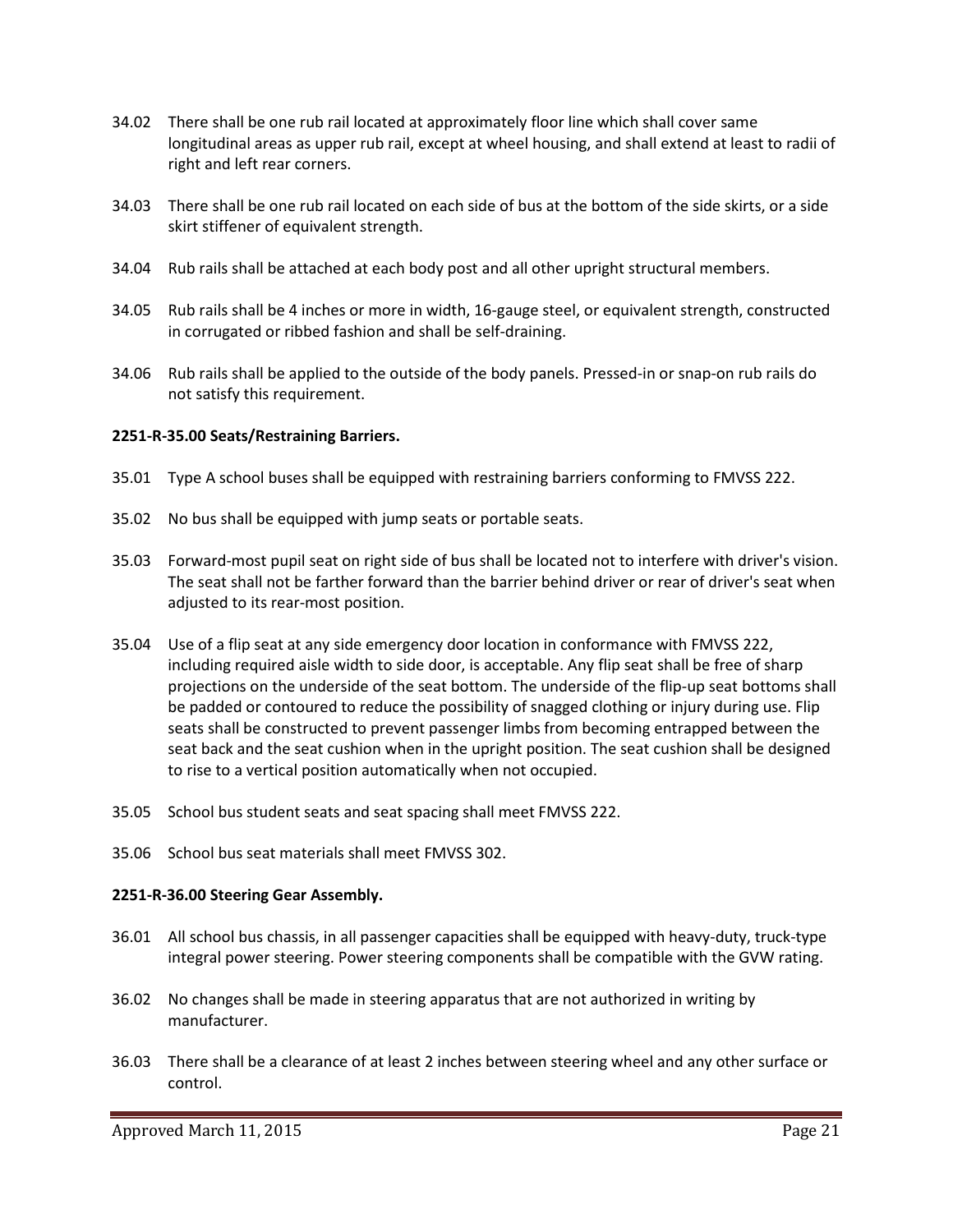### **2251-R-37.00 Steps.**

- 37.01 First service door step shall be not less than 10 inches from the ground (12 inch for Type D) and not more than 14 inches from the ground (16 inches for Type D).
- 37.02 Step risers shall not exceed a height of 10 inches. When plywood is used on the top step, the riser height may be increased by the thickness of the wood.
- 37.03 An assist hand rail not less than 20 inches in length designed to provide maximum loading assistance, shall be provided in an unobstructed location inside doorway.
- 37.04 Surface of steps shall be of non-skid material.

#### **2251-R-38.00 Stop Signal Arm.**

- 38.01 The stop signal arm shall meet FMVSS 131.
- 38.02 Rubber spacers shall be installed on either the side of the bus or the stop arm so as to prevent sign from making abrasive contact with the side of the bus.
- 38.03 Wind guard shall be provided to keep sign in retracted position.

#### **2251-R-39.00 Storage Compartment.**

39.01 A metal container of adequate strength and capacity for the storage of tire chains, tow chains, and such tools as may be necessary for minor emergency repairs while bus is in route may be provided. The storage container may be located either inside or outside the passenger compartment. If inside, the storage compartment shall be securely fastened to prevent the contents from spilling and shall have a latched or secured cover other than a seat cushion.

#### **2251-R-40.00 Sun Visor.**

40.01 An interior, adjustable, sun visor shall be installed not less than 6 inches wide and 30 inches long. Type A school buses 14,500 GVWR or less shall have a sun visor according to manufacturer's standard size.

#### **2251-R-41.00 Tires and Rims.**

- 41.01 Minimum tire and rim sizes shall be in accordance with FMVSS 120.
- 41.02 Dual rear tires shall be provided on Type B, C and D school buses.
- 41.03 All wheels shall be one-piece disc type. Split or multi-piece rims are not acceptable.

### **2251-R-42.00 Tow Hooks.**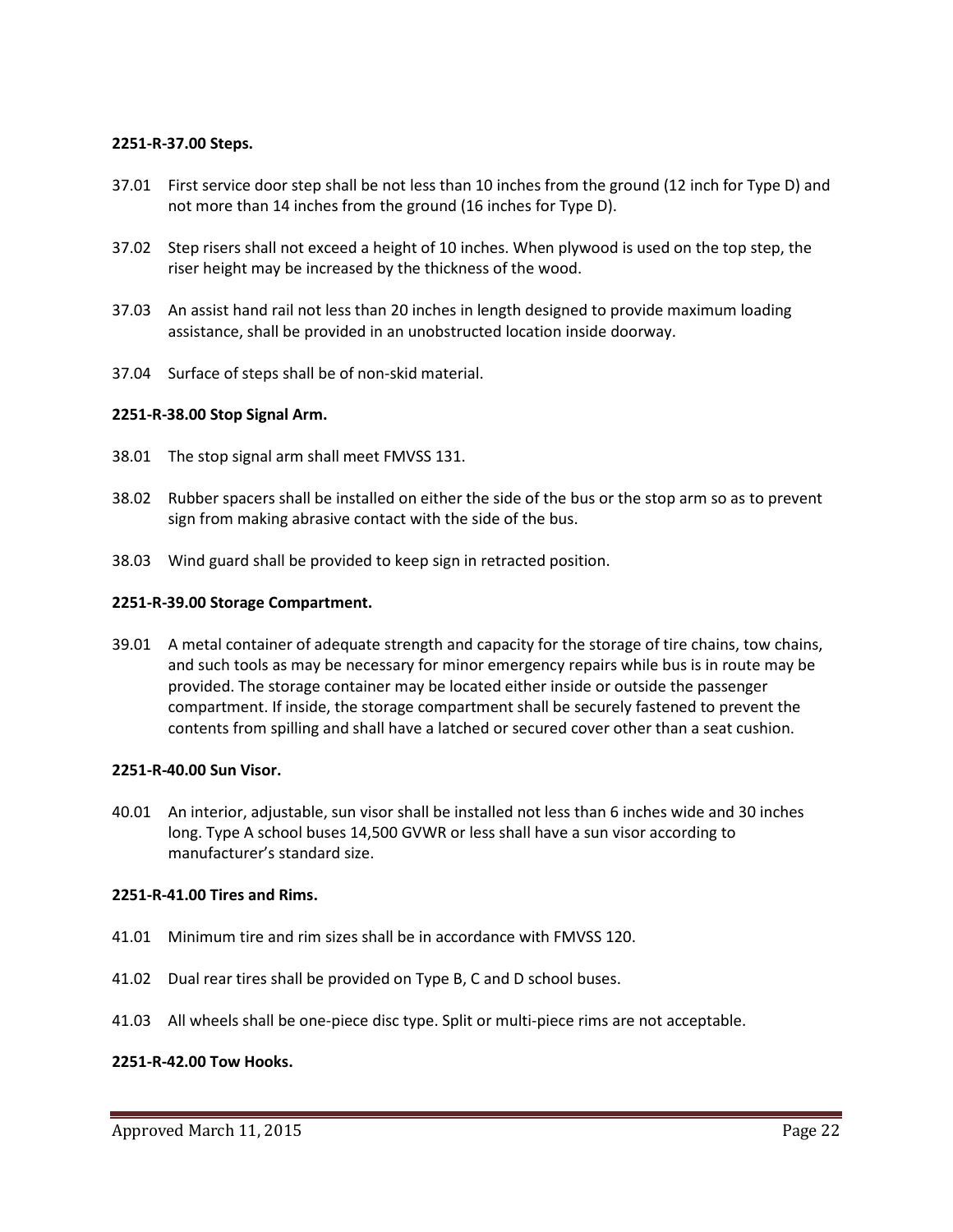- 42.01 Two front heavy duty tow hooks or two eyes shall be furnished and factory installed, except on Type A and B buses. Hooks shall not extend beyond the front bumper on any school bus.
- 42.02 Two rear heavy-duty tow hooks or eyes shall be fastened securely to the rear of the frame and shall not protrude beyond outer edge of the bumper.

### **2251-R-43.00 Undercoating.**

- 43.01 The entire underside of the bus body, including floor sections, cross members, and below floor line side panels, shall be coated with rust-proofing material meeting or exceeding performance requirements of Society of Automotive Engineers, Inc. (SAE) J1945.
- 43.02 The undercoating material shall be applied with suitable airless or conventional spray equipment as per manufacturer recommended film thickness and shall show no evidence of voids in the cured film.
- 43.03 The undercoating material shall not cover any exhaust components of the chassis.

#### **2251-R-44.00 Ventilation.**

44.01 Buses in excess of 20 feet in length shall be equipped with a multi-speed powered exhaust roof ventilator or powered vent fan in roof hatch, mounted in the rear half of the bus.

#### **2251-R-45.00 Windshield Wipers and Washers.**

- 45.01 The wipers shall be operated by one or more air or electric motors. If one motor is used, the wipers shall work in tandem to give full sweep of windshield.
- 45.02 All wiper controls shall be located within easy reach of the driver and designed to move blades from the driver's direct view when in stop position.
- 45.03 For Type A over 14,500 GVWR, B, C and D buses, the system reservoir capacity shall be a minimum of one gallon.

#### **2251-R-46.00 Wiring.**

46.01 Wiring: All wiring shall conform to the requirements of the Society of Automotive Engineers, Inc. (SAE) J1945.

- 46.01(a) An appropriate identifying diagram (color plus a name or number code) for all chassis electrical circuits shall be provided to the body manufacturer for distribution to the end user.
- 46.01(b) A body wiring diagram, sized to be easily read, shall be furnished with each bus body or affixed to an area convenient to the electrical accessory control panel.

46.01(c) Each wire passing through metal openings shall be protected by a grommet.

#### **SPECIALLY EQUIPPED BUSES**